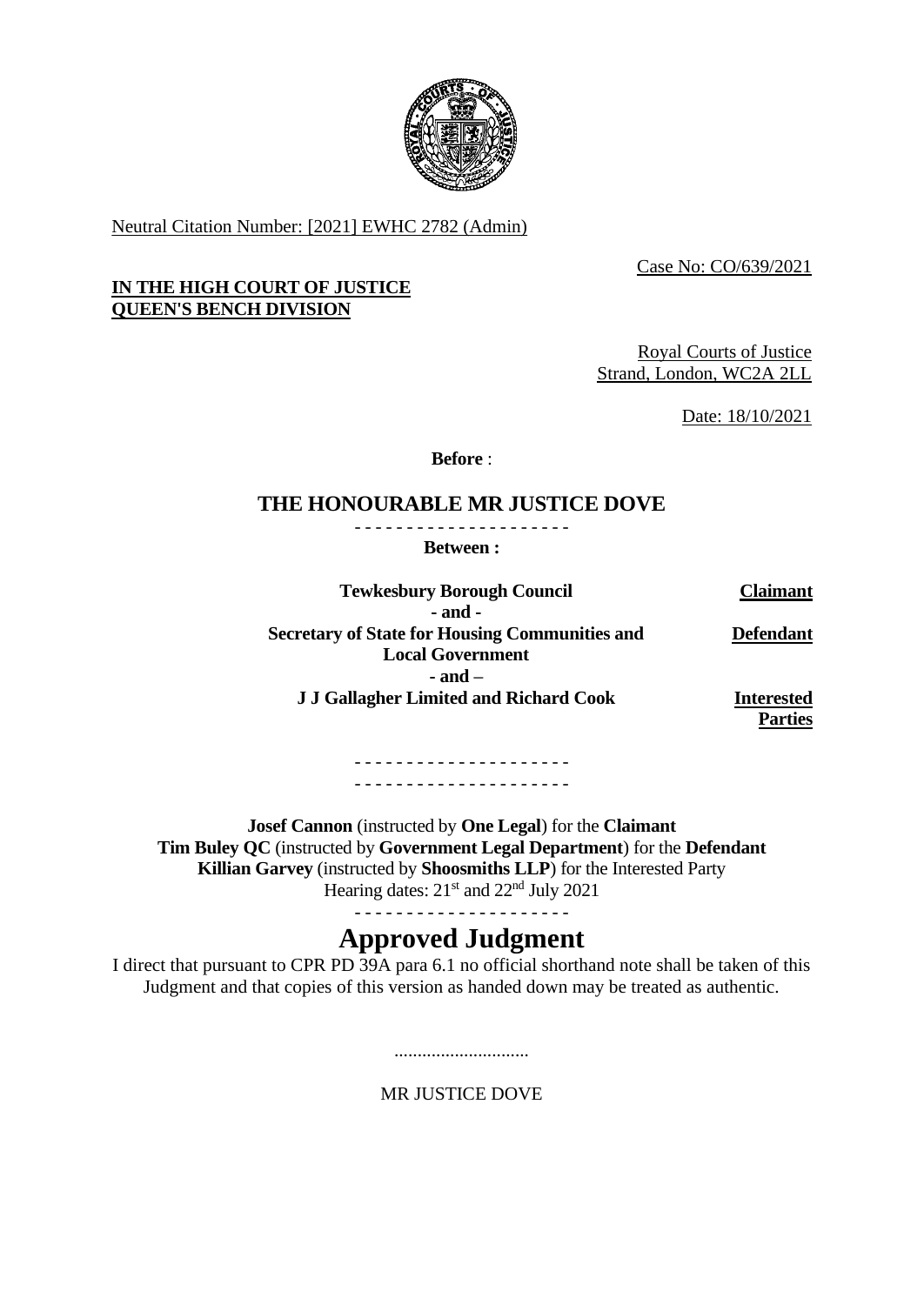## **Mr Justice Dove :**

- 1. On  $25<sup>th</sup>$  October 2019 the interested party applied to the claimant for outline planning permission for the erection of up to 50 dwellings with associated site works, open space, car parking and site remediation in respect of a site described as Land off Ashmead Drive, Gotherington. The application was refused by the claimant on the  $16<sup>th</sup>$  June 2020 and the interested parties appealed collectively. The appeal was conducted by way of the public inquiry procedure, and the Inspector appointed by the defendant to determine the appeal issued her decision letter on the  $12<sup>th</sup>$  January 2021, in which she allowed the appeal and granted planning permission.
- 2. The claimant's application is made under section 288 of the Town & Country Planning Act 1990 and seeks to quash the Inspector's decision. The claimant is represented by Mr Josef Cannon, the defendant by Mr Tim Buley QC and the interested party by Mr Killian Garvey. The attribution of submissions set out below should be read accordingly. I am very grateful to all counsel and also to their legal teams for their extremely helpful written and oral submissions and, in particular, for the thoughtful preparation that went into a focused hearing bundle which provided simply the essential documentation necessary for the purpose of the hearing. A tribute to the care which had gone into the preparation of the hearing bundle was that (with the exception of some material which emerged subsequent to its preparation) there was no need to delve into any other documentation.

## The facts

- 3. The requirement to demonstrate a five-year housing land supply is a central feature of national planning policy in relation to residential development. The details of that policy are set out below, but suffice to say it was an issue which the claimant and the interested parties considered should be addressed as part of the merits of the appeal proposal. It was an agreed position that at the time of the public inquiry the claimant could not demonstrate that there was a five-year supply of housing in their area.
- 4. The issue between the claimant and the interested parties for the purposes of the appeal was the extent of the shortfall in the five-year housing land supply. There were individual elements to that dispute, but for the purposes of the present case the key question was whether or not past oversupply of housing measured against an annual requirement could be taken into account when calculating the current housing land supply.
- 5. The nature of the dispute as to whether it could be taken into account or not was helpfully crystalised for the purposes of the debate at the public inquiry in the Statement of Common Ground ("the SOCG"). The relevant passages from the SOCG setting out the differences between the parties provided as follows:

## "**Use of 'Oversupply' as part of Housing Land Supply Calculation**

1.4 It is the Appellants' position that 'oversupply' from the previous monitoring years should not be included within the Council's five-year housing land supply calculation. This is consistent with the Secretary of State appeal decision at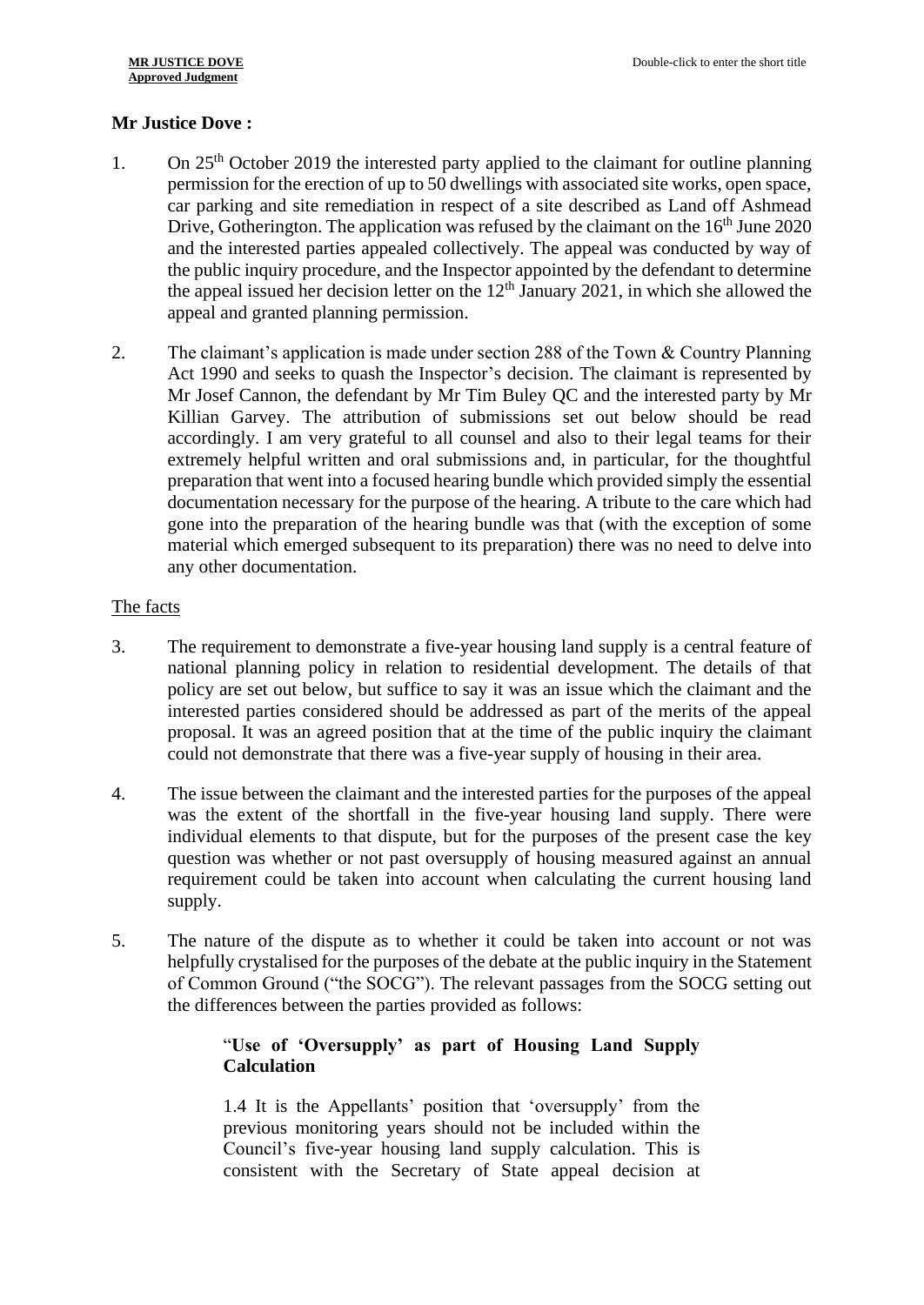Oakridge, Highnam (Tewkesbury Borough Council Reference: 16/00486/OUT; Appeal Reference: APP/G1630/W/17/3184272) dated 20th December 2018.

1.5 The Council do not agree with that approach and considers that past over delivery can be credited towards the five-year supply. That approach was also accepted, without comment, in earlier appeal decisions prior to the Highnam decision. There is no express policy on this issue in the Framework, although the Planning Practice Guidance contains guidance that supports the Council's approach. There is no case law that directly addresses this issue. Moreover, no conclusions as to the interpretation of planning policy in an appeal decision is binding.

…

1.8 In terms of how past shortfalls and past over supply can be addressed, paragraph 031 (Reference ID: 68-031-20190722) explains that the level of deficit or shortfall will need to be calculated from the base date of the adopted plan and should be added to the plan requirements. Paragraph 032 (Reference ID: 68-032-20190722) follows and states that where areas deliver more completions than required, the additional supply can be used to offset any shortfalls against requirements from previous years.

1.9 Contrary to the Appellant's position, the Council is of the view that its approach is consistent with the Framework. This is for the following reasons.

1.10 First, when calculating five-year supply, the principle of adjusting the annual requirement for future years, by reference to past years' delivery rates, is clearly established by national policy: see the approach expressly advised in respect of past years' under-delivery (paragraph 31 above). A symmetrical approach to past years' over-delivery is consistent with policy.

1.11 Secondly, the paragraph from the Planning Practice Guidance cited above at paragraph 34 supports the Council's approach. Notwithstanding the Council's current housing land supply position, the Council's area is one of those areas that previously 'delivered more completions than required' and 'this additional supply' (i.e. the surplus) 'can be used to offset any shortfalls…' The words 'against requirements from previous years' used in the Guidance, when read in the context of the heading for this paragraph, must be taken to mean 'the requirements delivered in previous years'. The heading makes it clear that the paragraph is intended to address the relationship between past over-supply and planned (i.e. future) requirements.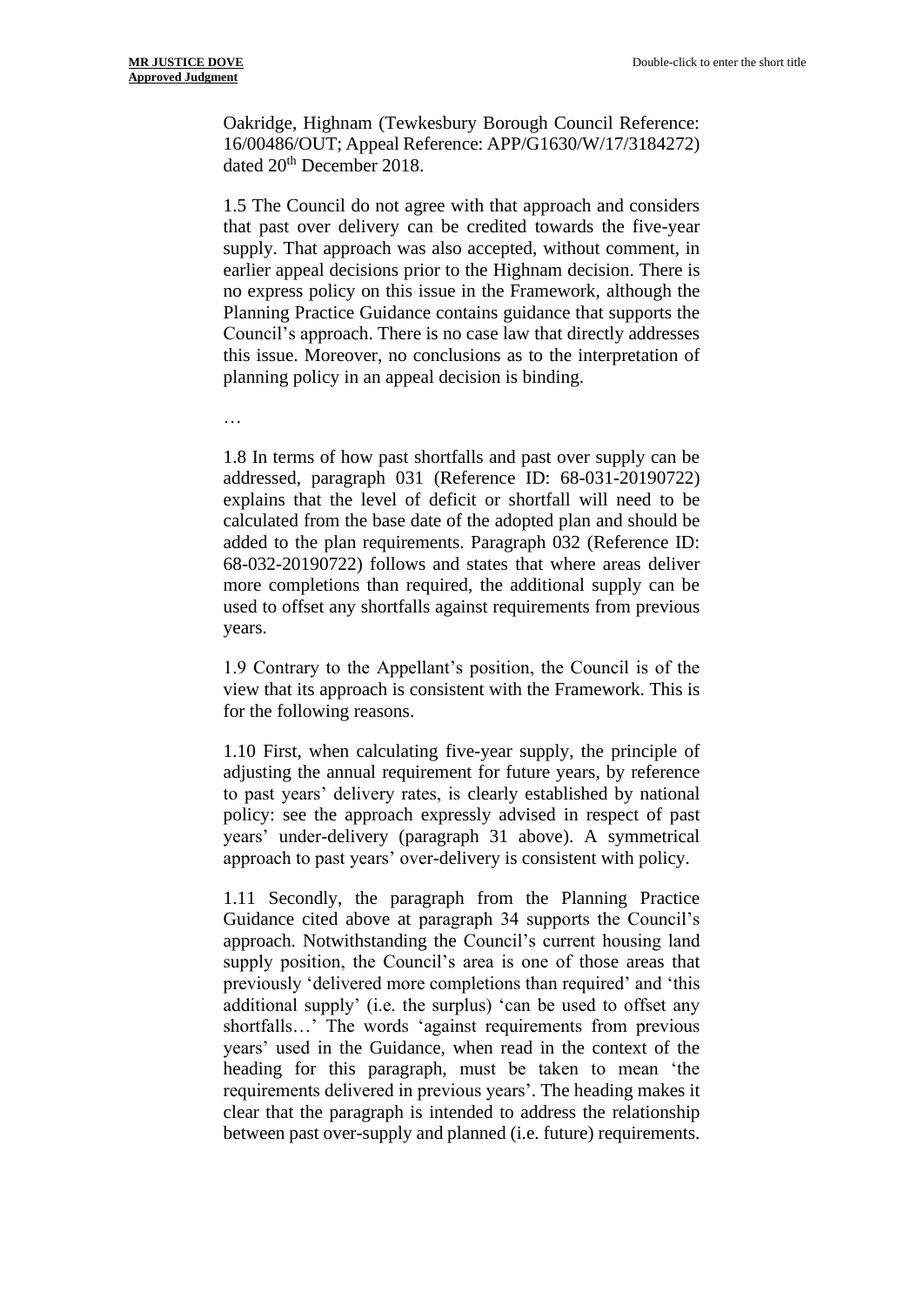1.12 Thirdly, reliance upon policy to boost significantly the supply of homes, and on policy stating that the five-year requirement is a minimum, are nothing to the point. The policy objective to boost supply in paragraph 59 of the Framework is linked to the need for a sufficient amount and variety of land, and not the calculation of a five-year supply in a development control context."

- 6. It was the claimant's contention in the SOCG that they were able to demonstrate a fiveyear housing land supply of 4.37 years if the over-supply from previous years within the plan period was taken into account. It was the interested parties' position that removal of the oversupply would reduce the five-year housing land supply to 2.4 years; there were disputed sites included in the housing supply and once those were removed the housing supply was further reduced, in the opinion of the interested parties, to 1.84 years.
- 7. Shortly prior to the completion of the SOCG, and undoubtedly forming part of the background to it, the claimant published its Five-year Housing Land Supply Statement in October 2020. This document related the housing supply to the housing requirement derived from the Gloucester, Cheltenham and Tewkesbury Joint Core Strategy ("the JCS"). As set out in greater detail below, the JCS provided a total housing requirement for the claimant of 9,899 dwellings for the plan period 2011 to 2031, equating to a need to provide 495 dwellings per annum. The Five-year Housing Land Supply Statement demonstrated that over the first nine years of the plan period housing completions in the claimant's administrative area had exceeded the housing need when measured at 495 dwellings per annum by 1,115 dwellings. In other words, the requirement over nine years measured at 495 dwellings per annum amounted to 4,455 dwellings, and during that period 5,570 dwellings had been completed. This over-supply of housing was taken into account in the Five-year Housing Land Supply Statement in the calculation of the five-year supply, giving rise to the claimant's figure in the SOCG of 4.37 years, or an under-supply of 180 dwellings.
- 8. The claimant made closing submissions in writing to the Inspector at the public inquiry which included submissions in relation to the housing land supply position. In that regard the claimant's submissions recorded as follows:

"**10. Housing Land Supply.** Currently the Council cannot demonstrate a 5-year housing land supply. The issue before the Inquiry, which was considered at the round table session, was the extent of the shortfall. There is a range with the appellant claiming the Council can only demonstrate 1.82 years whereas the Council claims it can demonstrate 4.37 years. The Council acknowledges that the shortfall, on its own figures, is significant.

The basis for the divergence between the two sides is how previous over delivery against the HLS is taken into account. The Appellants claim it cannot be taken into account, whereas, the Council claims it can be and should be.

The Council's case is that taking account of previous oversupply is not against either the requirement of paragraph 73 of the NPPF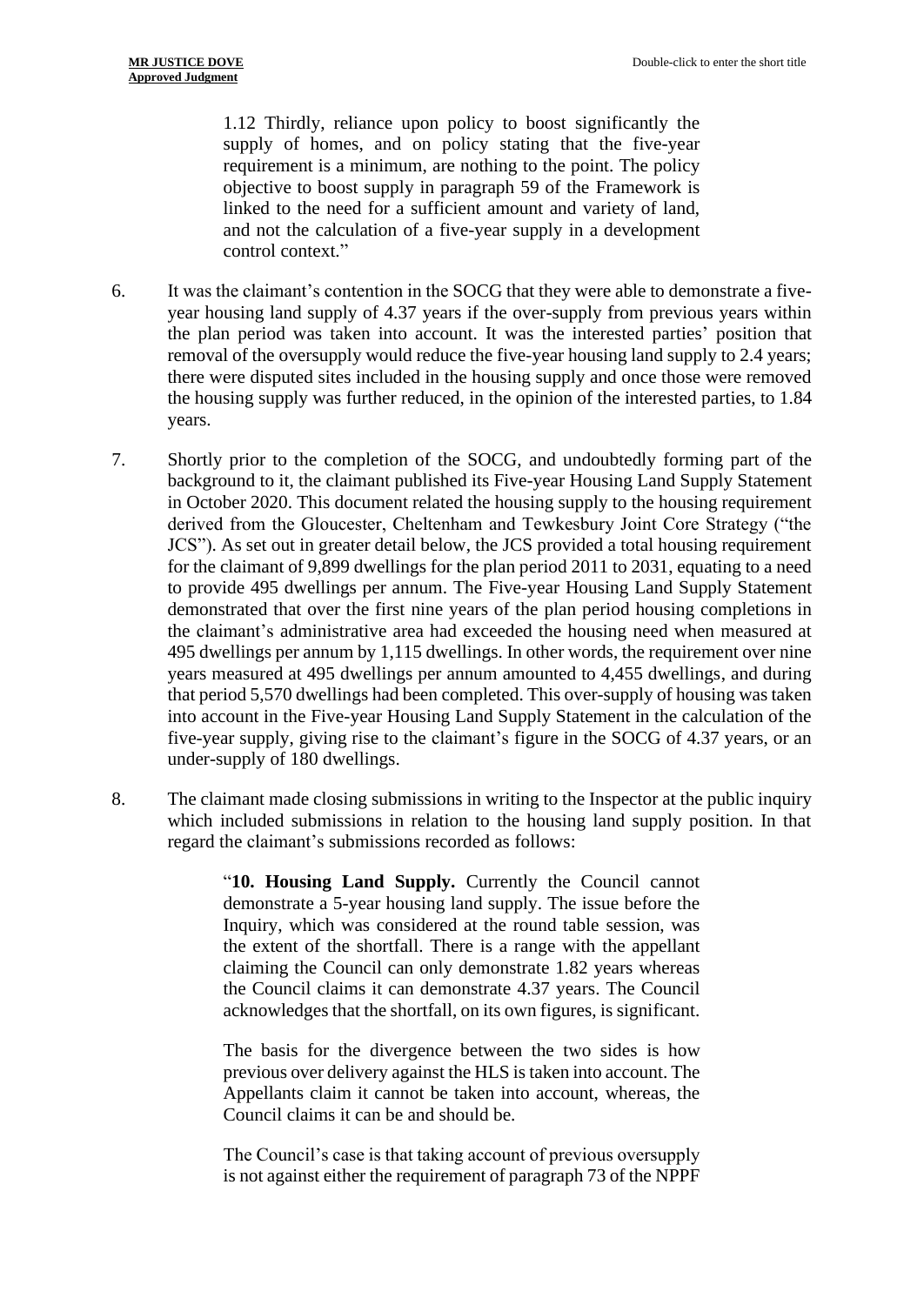and is consistent with PPG. In particular, paragraphs 31 and 32. The PPG is silent on over supply but provides advice on under supply. Paragraph 32 "Where areas deliver more completions than required, the additional supply can be used to offset any shortfalls against requirements from previous years" (Ref ID 68- 032-20190722). The Council submits that logic implies a symmetrical approach would follow and therefore previous over supply should be credited against any future under supply over the 5-year period.

If this approach cannot be taken previous oversupply is, in effect, lost. The houses are built, and occupied, but in effect disappear. This is not what the NPPF intended as it could amount to a perverse incentive to restrict supply in early years of the period to ensure there is no shortfall in the latter years. This would work against the desire to boost the supply of homes. (paragraph 59 NPPF).

Lastly, there is nothing within the NPPF nor the PPG to stipulate that this approach cannot be taken."

- 9. In determining the appeal, the Inspector had to address a number of material considerations related to the development plan, the interests of the AONB and the impact of the proposals on the village of Gotherington. Amongst the matters assessed by the Inspector was the extent of the shortfall in the five-year housing land supply.
- 10. In the light of the nature of the issues that the Inspector had to address, and the contentions raised by the parties in this case, it is necessary to set out her conclusions in respect of the housing land supply issues in some detail. Having set out the differences between each party's assessment of the five-year housing land supply she addressed the question of the additional or oversupply of housing, and the role it might play in calculating the five-year housing land supply, in the following paragraphs:

#### "*Additional supply*

58. The Council indicate that their approach to incorporating additional supply is consistent with Planning Practice Guidance (PPG) paragraph 32. This states that "*where areas deliver more completions than required, the additional supply can be used to offset any shortfalls against requirements from previous years*". However, paragraph 73 of the Framework states "*LPAs should identify and update annually a supply of specific deliverable sites sufficient to provide a minimum of five years' worth of housing against their housing requirement set out in adopted strategic policies*".

59. The policy in the Framework makes no allowance for subtracting additional supply from the annual requirement. Moreover, whilst the guidance in the PPG enables LPAs to take additional supply into account, there is no requirement to do so.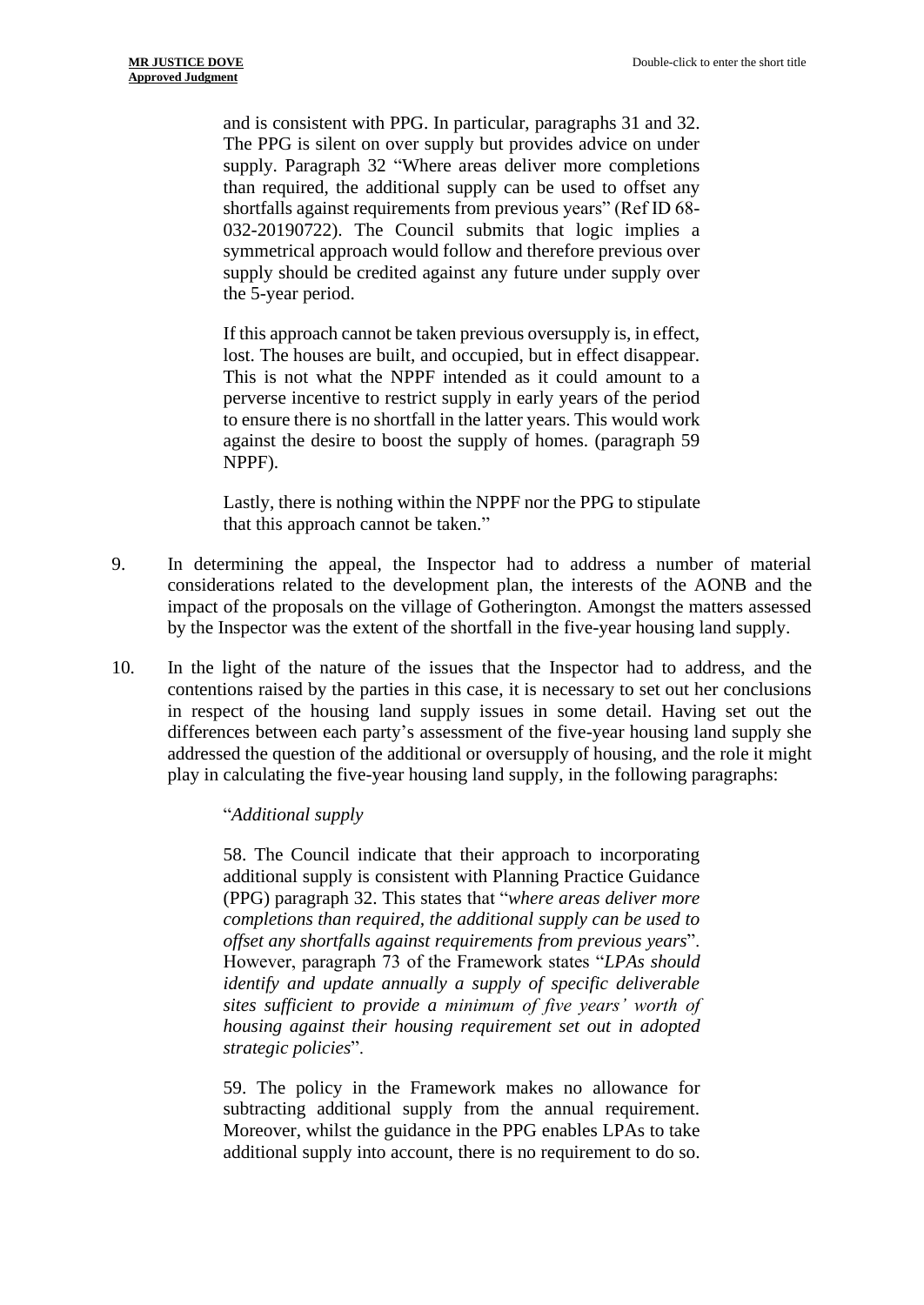It is not a symmetrical approach to dealing with undersupply as advocated by the Council.

60. PPG paragraph 32 details that the additional supply can be used to offset shortfalls against requirements from previous years. Therefore, shortfalls against requirements from previous years would be necessary, in order to take account of any additional supply. The requirement from previous years, being those since the development plan was adopted, is 495 dwellings per annum (dpa). In the 3 years since adoption, there has been an overall surplus of 797 dwellings, and since the base date there has been an overall surplus of 1,115 dwellings. Therefore, there is no shortfall against requirements from previous years which could conceivably be offset.

61. Furthermore, for a site to be considered deliverable, it should be available now, offer a suitable location for development now, and be achievable with a realistic prospect that housing will be delivered on the site within five years. Housing already delivered cannot possibly meet this definition.

62. The Council's argument that the loss of additional housing delivery would have significant implications for plan making, potentially resulting in Council's holding back sites and restricting sites, is unfounded. This is because it would be unreasonable to refuse planning permission for housing if there had been additional supply, bearing in mind the Government's objective of significantly boosting the supply of homes. Additionally, Policy SP1 of the JCS requires at least 9,899 new homes. There is no maximum number.

63. Whilst it is clear that housing above the annual requirements has been delivered in the area and housing supply has been boosted in line with the Framework; it is my view that additional supply is not a tool that can be used to discount the Council's housing requirement set out in its adopted strategic policies. Consequently, the annual requirement should be 495 dpa as set out in the adopted strategic policies, and the future supply should reflect this. Therefore, the past additional supply should be removed from the 5-year housing requirement. As detailed by the appellant, this would reduce the housing land supply to 2.4 years."

11. The Inspector then addressed the disputed sites and concluded that neither of them could properly be incorporated within the assessment of the five-year housing land supply. The Inspector then went on to assess evidence in relation to future supply before reaching her conclusion in respect of the overall issue. She reasoned these matters as follows:

"*Future supply*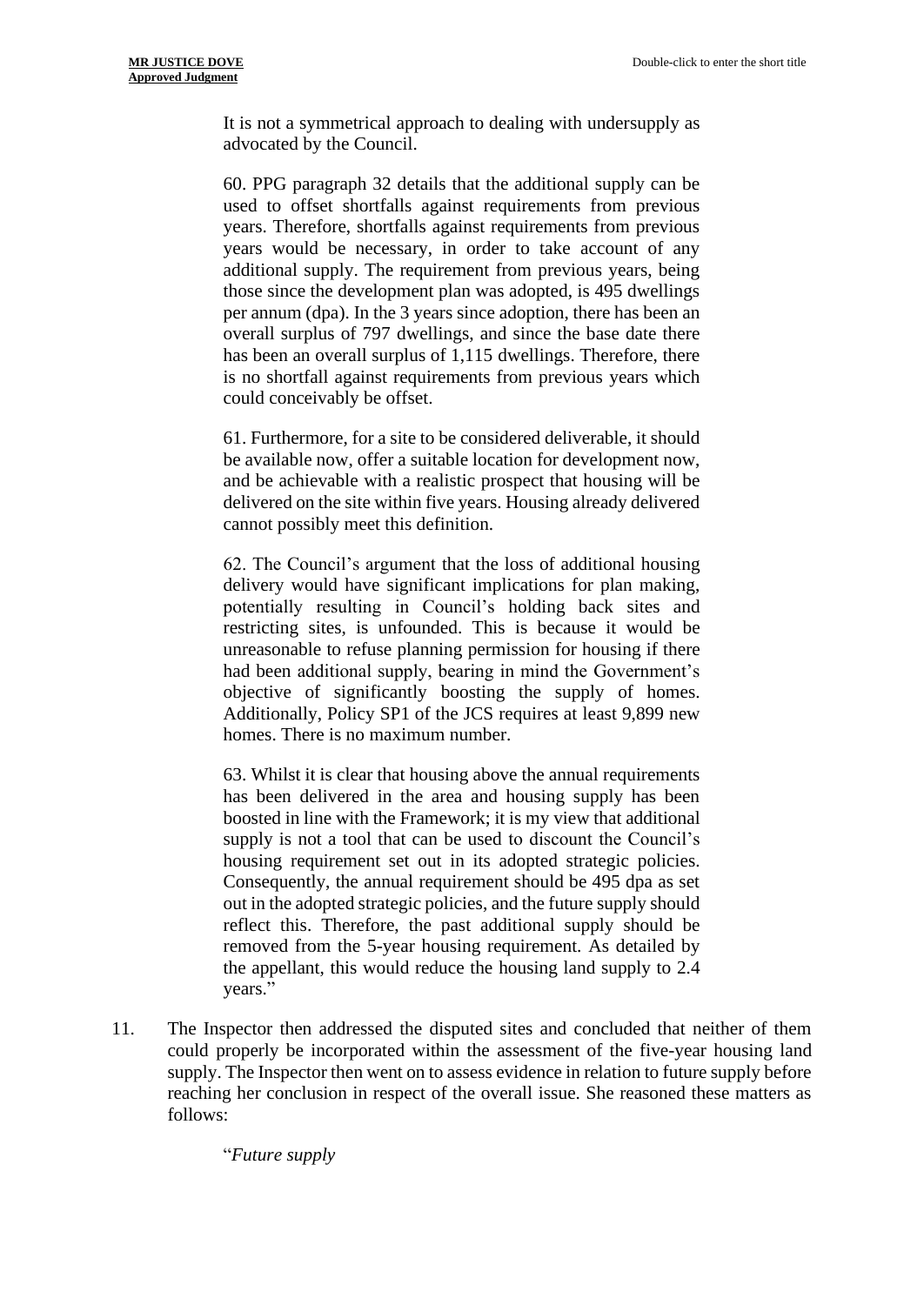68. Aside from the 2 disputed sites and windfall developments, there is only one other site beyond years 1 and 2 in the trajectory which is predicted to deliver 5 dwellings. Notwithstanding my findings on the above sites, this is a grave situation.

69. The Council asserts that the eLP contains numerous housing allocations, which will feed into the supply following adoption. However, at the current time, the plan is of limited weight and these allocations should not be included in the trajectory. Furthermore, the eLP details that it is not the role of the Plan to meet the shortfall identified by the JCS, but it could contribute towards meeting some of this housing need.

70. The JCS was adopted with a shortfall, which was to be remedied by an immediate review on the plan. It is now 3 years later and there is little progress towards this.

71. The trajectory does not include sites which have a resolution to permit awaiting planning obligations. I also have very little evidence to indicate if any of these would come forward in the next 5 years. There are also, it is asserted, numerous major applications for housing being considered. Nonetheless, as these sites are not been included in the trajectory, I have little evidence whether these would be deliverable.

72. Therefore, despite the Council's arguments, the future supply in the borough, at the current time is deeply concerning.

#### *Conclusion on housing land supply*

73. Considering my conclusions on the additional supply and the disputed sites, the housing land supply would reduce to 1.82 years. This reflects the appellant's conclusions. Additionally, the lack of supply beyond year 3 is deeply concerning; and, even if I had taken account of the additional supply, the Council would still not have a 5-year housing land supply and the past trend of additional supply is not projected to continue."

12. The Inspector's overall conclusions in relation to the planning balance drew the threads of her assessment together in the following terms:

#### "**Planning Balance**

90. The proposal would conflict with the spatial strategy of the area and the NDP. It is clearly not plan-led development. However, given my conclusions on the housing land supply, the policies which govern the spatial strategy and housing development in the area are deemed out of date by Framework paragraph 11 d). Because of the very poor housing land supply position, this indicates that the spatial strategy is not effective and therefore these policies are of limited weight.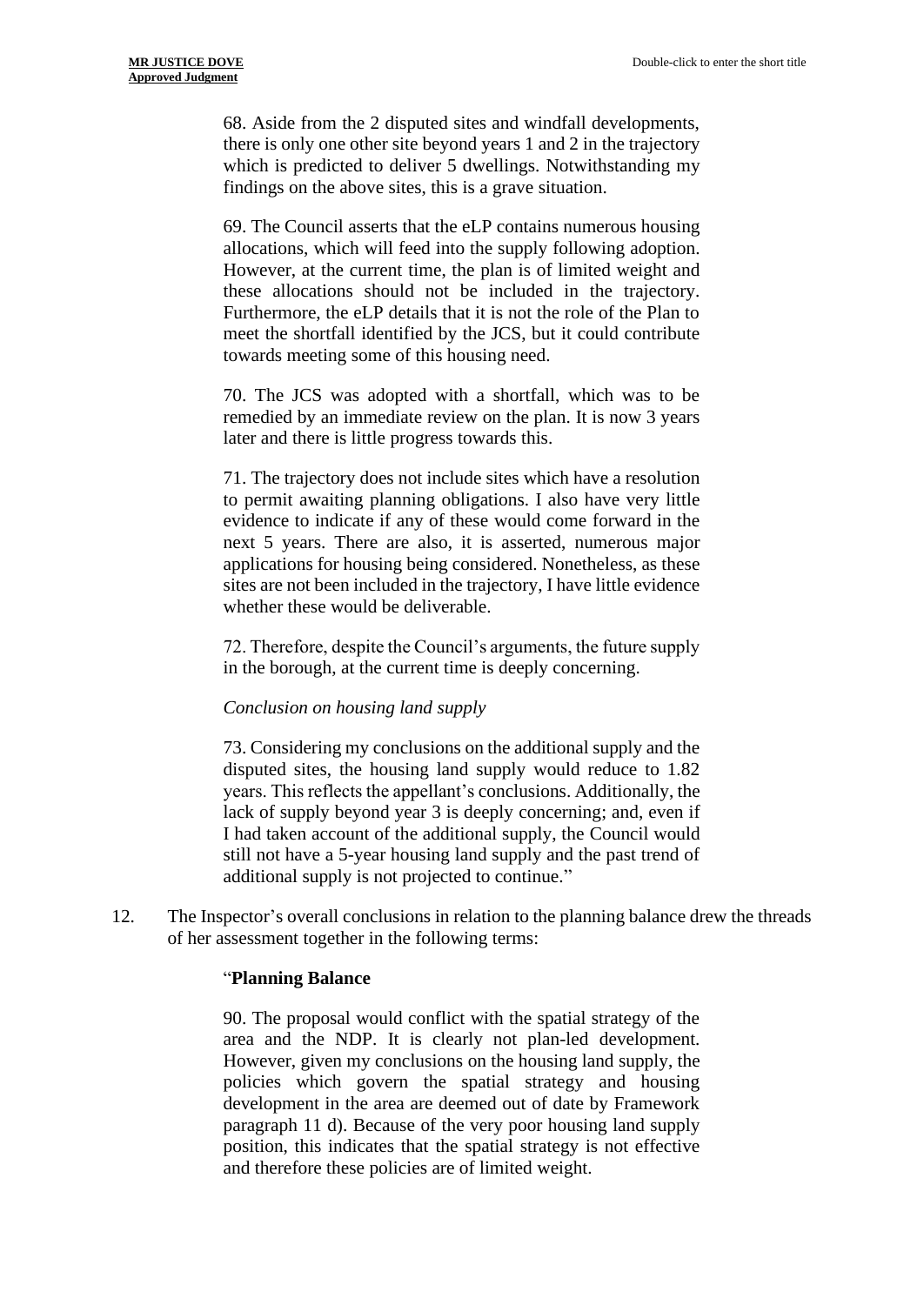91. There would be limited harm to landscape character and appearance of the area and the setting of the AONB, and moderate harm to views from the AONB. This would conflict with the JCS, NDP, LP, Framework 172 and the MP in this regard. However, the harm is limited for the purposes of the character and appearance of the area and this attracts limited weight against the proposal. Nevertheless, I give great weight to the moderate harm to the AONB as required by the Framework.

92. In favour of the development is the provision of housing in general, affordable housing, net gains in biodiversity and the delivery of onsite facilities that would contribute towards the village's social wellbeing. The delivery of affordable and market housing would be a very significant benefit, of overriding importance when considering the chronic housing land supply position. The net gains in biodiversity are of considerable weight and the onsite public open space would be of moderate weight. Additionally, there would be economic benefits during construction and from the additional residents that would contribute towards spending in the area. This is of moderate weight.

93. Framework paragraph 11 d) requires permission to be granted unless [i.] the application of policies in the Framework that protect areas or assets of particular importance provides a clear reason for refusing the development proposed. Even giving great weight to the moderate harm to the AONB, it is my view that this does not provide a clear reason for refusing the development.

94. Taking account of all the above, the adverse impacts of granting planning permission would not significantly and demonstrably outweigh the benefits, when assessed against the policies in the Framework taken as a whole. As such, the material considerations indicate a decision other than in accordance with the development plan."

13. Prior to the appeal with which this case is concerned there had been an earlier appeal made by the interested parties in relation to a similar application made on  $2<sup>nd</sup>$  August 2016 and refused on 21<sup>st</sup> February 2017. The interested parties appealed, and the matter was determined following a hearing on the  $7<sup>th</sup>$  December 2017. The appeal was dismissed in a decision letter dated  $27<sup>th</sup>$  April 2018. There was an issue in that appeal in relation to housing land supply, related in particular to housing delivery. The Inspector set out the dispute and his views in the following paragraphs:

"*Other matters – housing land supply, heritage and highways*

38. In relation to housing land supply there are a number of areas of agreement between the main parties. Most importantly the housing requirement as set out in the JCS is agreed (9,899) along with completions. The Borough has an identified shortfall, as set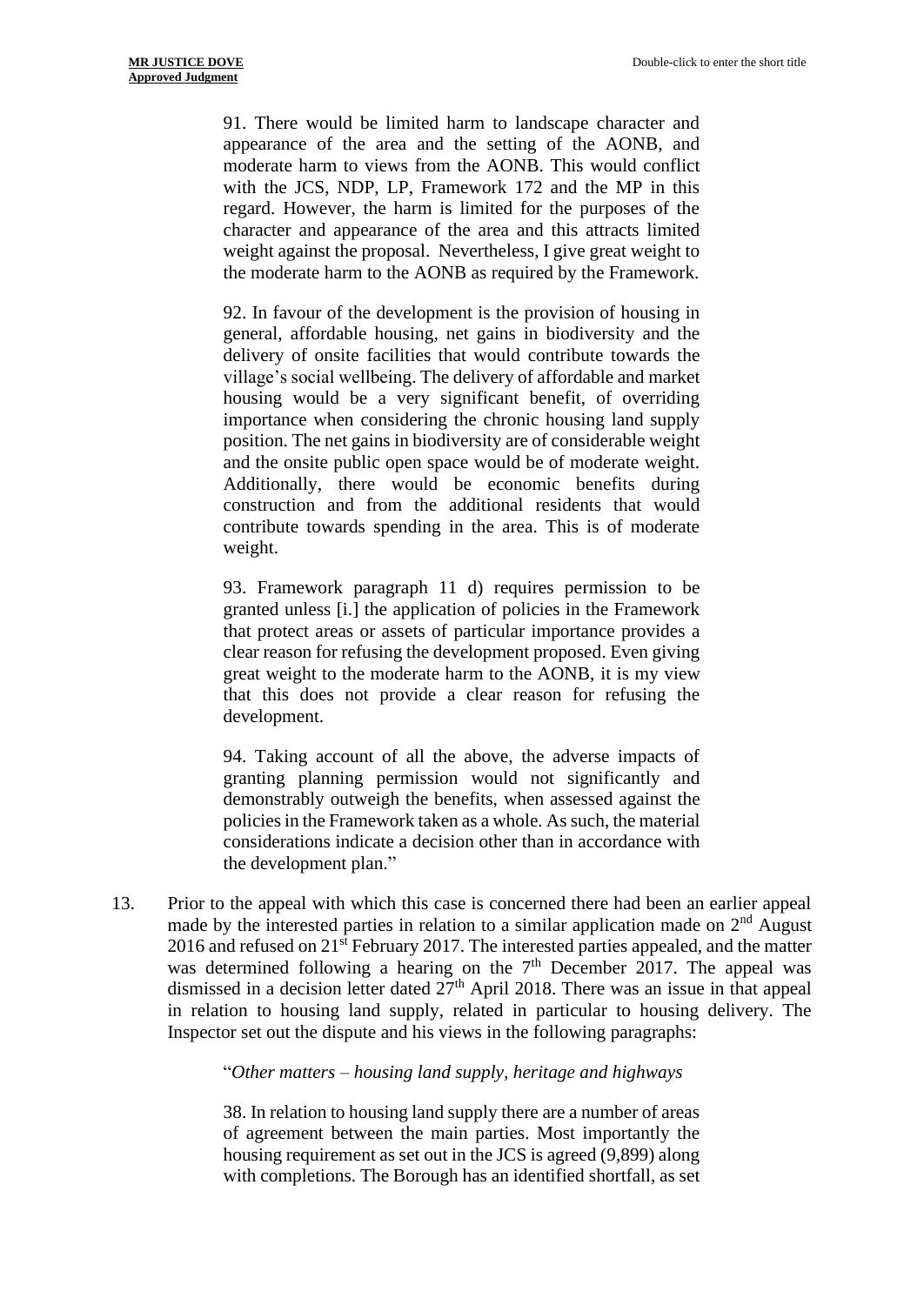out in the JCS Inspector's report, of around 2,400 dwellings against Objectively Assessed Need.

39. The main difference is how to deal with delivery. The Council's position is to deal with this over 5 years whilst the appellant advocates delivery over the whole plan period. The parties agreed that there is no established approach, but I have some sympathy with the Council's position which is that the houses in question are largely already in existence, and that to spread delivery over the whole plan period would be an artificial approach. There is also a difference related to build out rates.

40. The appellants have evidenced a 4.19 year supply based on their assessment of the housing target, surplus and supply, with a 20% buffer and the oversupply addressed across the plan period. The appellant has also calculated the position based on the Council's housing target and supply figures, with the oversupply spread across the plan period and a 20% buffer. This gives a 4.94 year supply. In either case, on the appellants' figures, the authority does not have a five-year housing land supply.

41. The authority considers it has a 5.3 year supply (applying a 20% buffer) or 6.06 years with a 5% buffer. The Council's evidence, especially the Tewkesbury Borough Housing Land Supply Statement (2017), represents a robust evidence base which persuasively demonstrates more than a 5-year housing land supply."

14. The Inspector set out his view that the JCS was a robust and recently adopted plan and ultimately concluded that a five-year housing land supply had been demonstrated and that the "tilted balance" from the National Planning Policy Framework ("the Framework"), a concept discussed below, was not engaged. The appeal was dismissed.

## Relevant policy

15. National Planning Policy is contained within the Framework at chapter 5. The introductory paragraphs to this chapter provide as follows:

"5. Delivering a sufficient supply of homes

59. To support the Government's objective of significantly boosting the supply of homes, it is important that a sufficient amount and variety of land can come forward where it is needed, that the needs of groups with specific housing requirements are addressed and that land with permission is developed without unnecessary delay.

60. To determine the minimum number of homes needed, strategic policies should be informed by a local housing need assessment, conducted using the standard method in national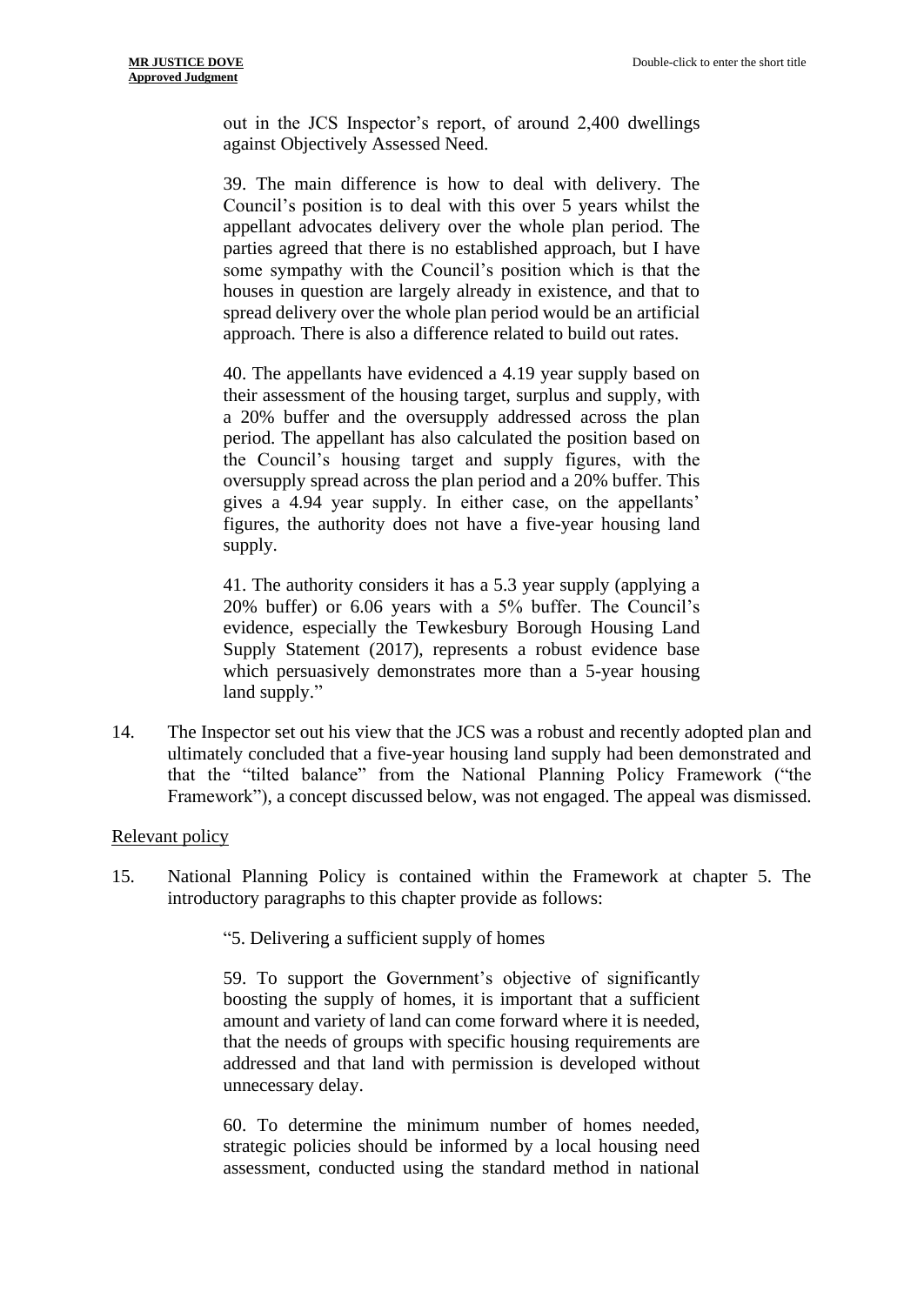planning guidance – unless exceptional circumstances justify an alternative approach which also reflects current and future demographic trends and market signals. In addition to the local housing need figure, any needs that cannot be met within neighbouring areas should also be taken into account in establishing the amount of housing to be planned for."

16. The Framework goes on to describe the need for diversity in size, type and tenure of housing to ensure that all of the communities' housing needs are met. The Framework then describes the approach to be taken in relation to identifying a housing requirement and land for housing in the following terms:

> "65. Strategic policy making authorities should establish a housing requirement figure for their whole area, which shows the extent to which their identified housing need (and any needs that cannot be met within neighbouring areas) can be met over the plan period. Within this overall requirement, strategic policies should also set out a housing requirement for designated neighbourhood areas which reflects the overall strategy for the pattern and scale of development and any relevant allocations.

> 66. Where it is not possible to provide a requirement figure for a neighbourhood area, the local planning authority should provide an indicative figure, if requested to do so by the neighbourhood planning body. This figure should take into account factors such as the latest evidence of local housing need, the population of the neighbourhood area and the most recently available planning strategy of the local planning authority.

Identifying land for homes

67. Strategic policy-making authorities should have a clear understanding of the land available in their area through the preparation of a strategic housing land availability assessment. From this, planning policies should identify a sufficient supply and mix of sites, taking into account their availability, suitability, and likely economic viability. Planning policies should identify a supply of:

(a) specific, deliverable sites for years one to five of the plan period; and

(b) specific, deliverable sites or broad locations for growth, for years 6-10 and, where possible, for years 11-15 of the plan."

17. In respect of maintaining an appropriate housing land supply the Framework provides as follows in paragraphs 73 and 74:

"Maintaining supply and delivery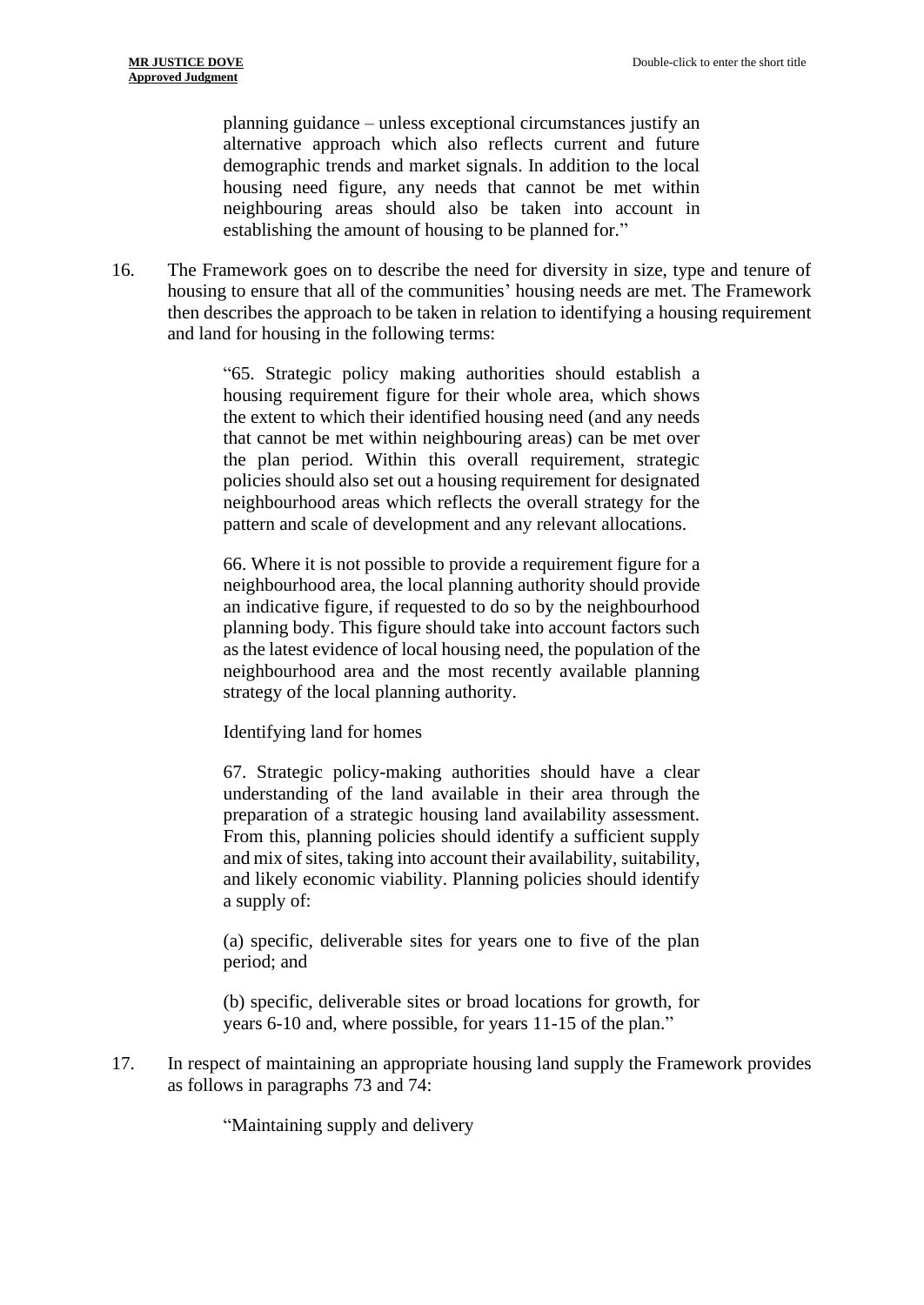73. Strategic policies should include a trajectory illustrating the expected rate of housing delivery over the plan period, and all plans should consider whether it is appropriate to set out the anticipated rate of development for specific sites. Local planning authorities should identify and update annually a supply of specific deliverable sites sufficient to provide a minimum of five years' worth of housing against their housing requirement set out in adopted strategic policies, or against their local housing need where the strategic policies are more than five years old. The supply of specific deliverable sites should in addition include a buffer (moved forward from later in the plan period) of:

(a) 5% to ensure choice and competition in the market for land;

(b) 10% where the local planning authority wishes to demonstrate a five-year supply of deliverable sites through an annual position statement or recently adopted plan, to account for any fluctuations in the market during that year; or

(c) 20% where there has been significant under delivery of housing over the previous three years, to improve the prospect of achieving the planned supply.

74. A five-year supply of deliverable housing sites, with the appropriate buffer, can be demonstrated where it has been established in a recently adopted plan, or in a subsequent annual position statement which:

a) has been produced through engagement with developers and others who have an impact on delivery, and been considered by the Secretary of State; and

b) incorporates the recommendation of the Secretary of State, where the position on specific sites could not be agreed during the engagement process."

18. The failure to demonstrate a five-year supply of housing land has policy consequences in terms of the provisions of the Framework. In particular, paragraph 11, which addresses the presumption in favour of sustainable development, together with footnote 7 of the Framework that requires that applications are determined through an assessment using what is known in common parlance as the tilted balance in cases where a five year land supply cannot be demonstrated. The relevant provisions of the Framework in this respect are as follows:

"The presumption in favour of sustainable development

11. Plans and decisions should apply a presumption in favour of sustainable development.

…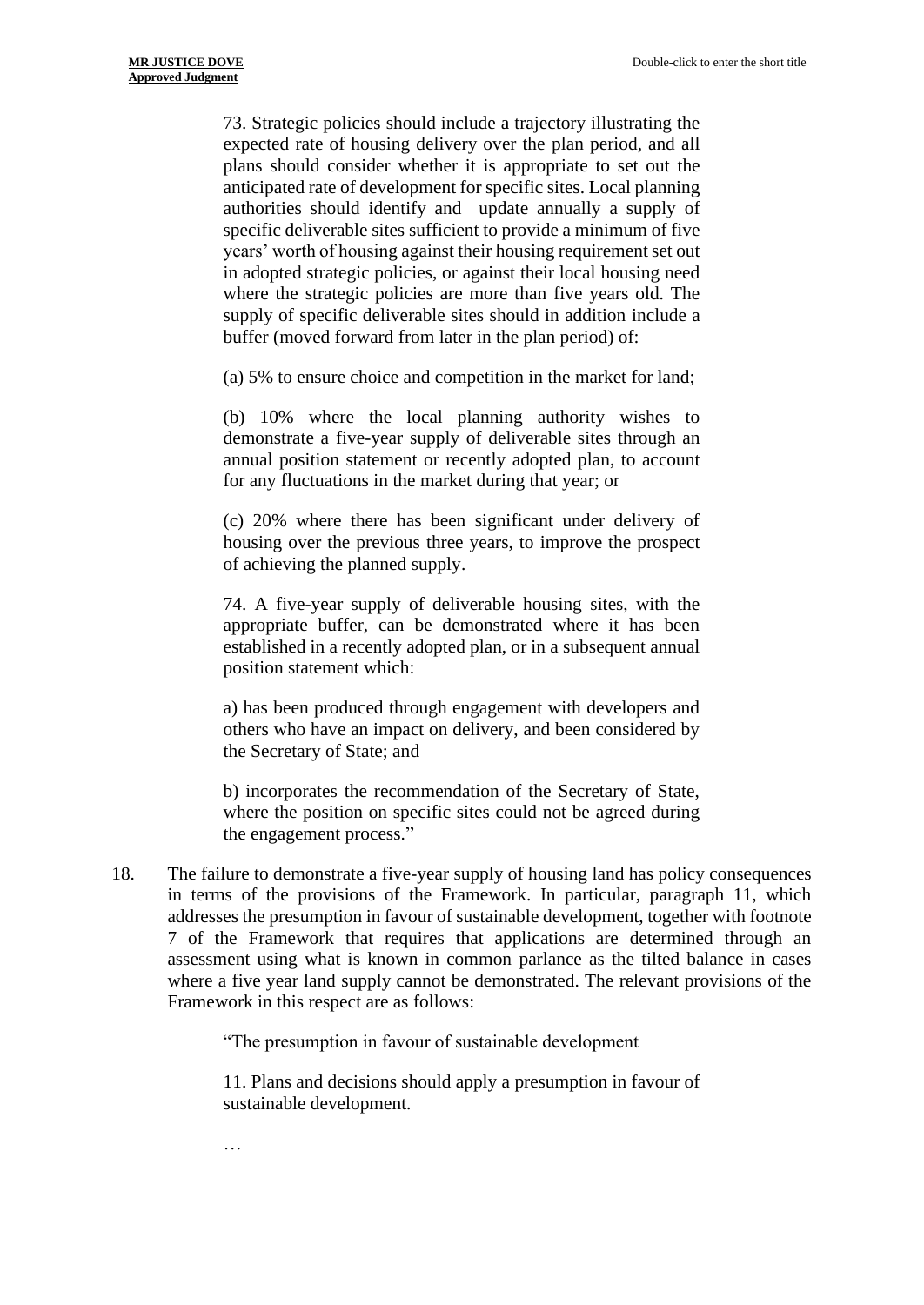For decision-taking this means:

c) approving development proposals that accord with an up-todate development plan without delay; or

d) where there are no relevant development plan policies, or the policies which are most important for determining the application are out-of-date [footnote 7], granting permission unless:

i) the application of policies in this Framework that protect areas or assets of particular importance provides a clear reason for refusing the development proposed; or

ii) any adverse impacts of doing so would significantly and demonstrably outweigh the benefits, when assessed against the policies in this Framework taken as a whole.

…

Footnote 7: This includes, for applications involving the provision of housing, situations where the local planning authority cannot demonstrate a five year supply of deliverable housing sites (with the appropriate buffer as set out in paragraph 73)"

19. Additional assistance in relation to the application of the Framework can be derived from the defendant's Planning Practice Guidance ("the PPG") in relation to the how an undersupply in the earlier years of the plan period should be addressed. The PPG provides the following guidance:

> "How can past shortfalls in housing completions against planned requirements be addressed?

> Where shortfalls in housing completions have been identified against planned requirements, strategic policy-making authorities may consider what factors might have led to this and whether there are any measures that the authority can take, either alone or jointly with other authorities, which may counter the trend. Where the standard method for assessing local housing need is used as the starting point in forming the planned requirement for housing, Step 2 of the standard method factors in past under-delivery as part of the affordability ratio, so there is no requirement to specifically address under-delivery separately when establishing the minimum annual local housing need figure. Under-delivery may need to be considered where the plan being prepared is part way through its proposed plan period, and delivery falls below the housing requirement level set out in the emerging relevant strategic policies for housing.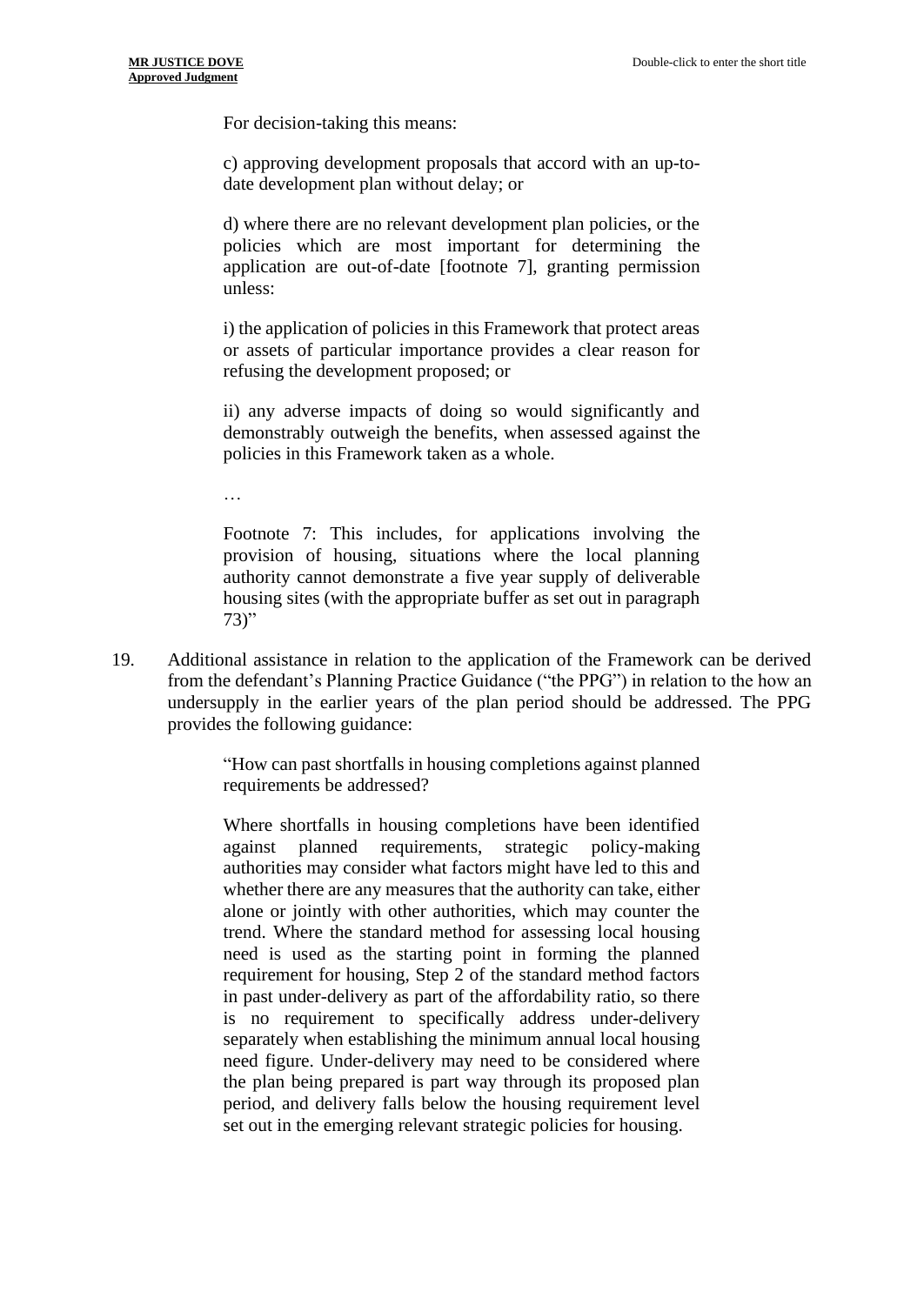Where relevant, strategic policy-makers will need to consider the recommendations from the local authority's action plan prepared as a result of past under-delivery, as confirmed by the Housing Delivery Test.

The level of deficit or shortfall will need to be calculated from the base date of the adopted plan and should be added to the plan requirements for the next 5-year period (the Sedgefield approach), then the appropriate buffer should be applied. If a strategic policy-making authority wishes to deal with past under delivery over a longer period, then a case may be made as part of the plan-making and examination process rather than on a case by case basis on appeal.

Where strategic policy-making authorities are unable to address shortfalls over a 5-year period due to their scale, they may need to reconsider their approach to bringing land forward and the assumptions which they make. For example, by considering developers' past performance on delivery; reducing the length of time a permission is valid; re-prioritising reserve sites which are 'ready to go'; delivering development directly or through arms' length organisations; or sub-dividing major sites where appropriate, and where it can be demonstrated that this would not be detrimental to the quality or deliverability of a scheme.

Paragraph: 031 Reference ID: 68-031-20190722

Revision date: 22 July 2019

How can past oversupply of housing completions against planned requirements be addressed?

Where areas deliver more completions than required, the additional supply can be used to offset any shortfalls against requirements from previous years.

Paragraph: 032 Reference ID: 68-032-20190722

Revision date: 22 July 2019"

- 20. The relevant element of the development plan for present purposes is the Gloucester, Cheltenham and Tewkesbury Joint Core Strategy 2011 – 2031 which was adopted in December 2017 ("the JCS"). Part 3 of the JCS set out its key spatial policies for the relevant area. Policy SP1 identified that in relation to housing the claimant should provide "at least 9,899 new homes". This figure was reiterated in policy SP2.
- 21. Within the JCS at paragraph 7.1.36 a chart was provided which set out year by year the volume of completions and projected completions measured against an annual housing requirement from the JCS of 495 dwellings. This assessment, which included forecasting for future years, was said to demonstrate "sufficient housing land supply, including a five-year supply, until the middle of the plan period at 2024/25 where there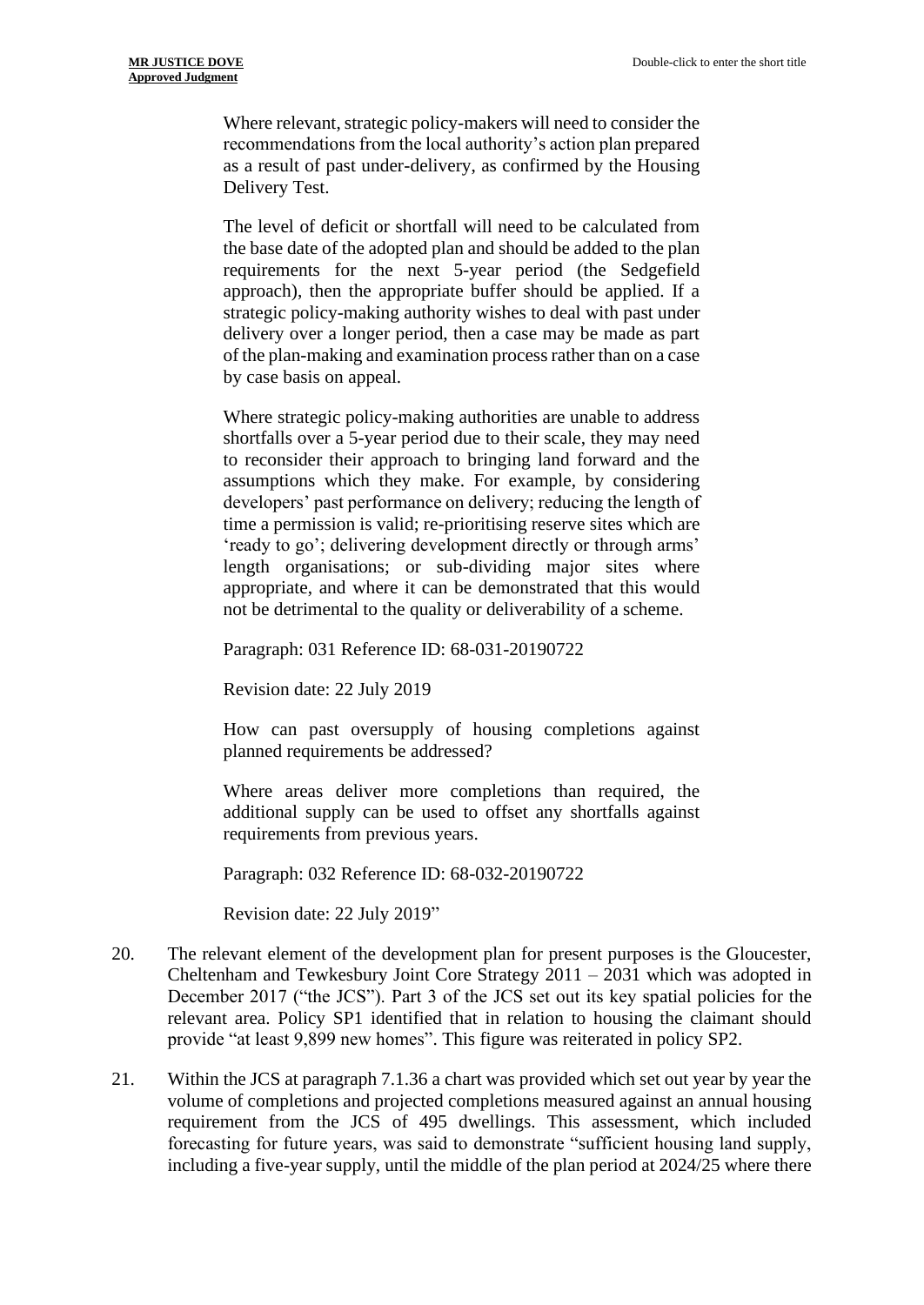is a shortfall against the cumulative requirement". The purpose of noting this was to identify that this would "enable adequate time to undertake an immediate review of Tewkesbury's housing supply while maintaining a five-year supply." The immediate review required by the JCS is currently in process.

#### The law

- 22. The decision whether to grant planning permission is principally governed by section 70 of the Town and Country Planning Act 1990. Section 70(1) provides the power to approve or refuse planning permission, and section 70(2) provides that when dealing with an application for planning permission the local planning authority shall have regard to the provisions of the development plan so far as material and any other material considerations. For present purposes the Framework is one such material consideration. Section 38(6) of the Planning and Compulsory Purchase Act 2004 requires that the determination of a planning application shall be in accordance with the development plan unless a material consideration indicates otherwise.
- 23. The question of the interpretation of planning policy, whether contained within the Framework or the development plan (or other less formal policy) is a question of law for the court: see *Tesco Stores v Dundee City Council* [2012] UKSC 13; [2012] PTSR 983. When considering questions of interpretation, it is important to recognise the nature and status of planning policy. Planning policy should not be construed as if it were a statute or contract, or some other similar legal instrument. As Lord Reed observed in paragraph 19 of *Tesco Stores,* development plans are often full of broad statements of policy which may superficially conflict with each other and require to be balanced in order to undertake the exercise of planning judgment on any given decision against the background of the factual circumstances of the case under consideration. These points were reemphasised by Lord Carnwath in *Hopkins Homes Ltd v SSCLG*  [2017] UKSC 37; [2017] 1 WLR 1865, in which he noted that, in addition to the role of the court not being overstated, the role of specialist planning inspectors should be respected in relation to the interpretation and understanding of planning policy.
- 24. When considering the correct interpretation of planning policy the context of the policy, and in particular its subject matter and objectives, will undoubtedly be of considerable importance and assistance. It will also frequently be necessary to consider the wider policy framework within which the policy being interpreted sits, and to which it therefore relates as part of the context. This point was emphasised by Lord Reed in *Tesco Stores* at paragraph 18.
- 25. In understanding the role of the court it is essential to distinguish between what is properly the interpretation of a policy and, by contrast, what in truth amounts to its application. Whilst the interpretation of policy is, where it is required, a question for the court, the application of a policy will be a matter of planning judgment for the decision maker and therefore, subject to the limits of rationality, not a matter for the court. In paragraph 21 of Lord Reed's judgment in *Tesco Stores*, and paragraph 24 of Lord Carnwath's judgment in *Hopkins Homes*, it was emphasised that a question of interpretation arose in *Tesco Stores* on the basis that the question of whether the word "suitable" meant "suitable for the development proposed by the applicant" or, alternatively, "suitable for meeting identified deficiencies in retail provision in the area". This was a question of the interpretation of the term "suitable" which arose logically prior to the exercise of judgment in respect of a site's suitability measured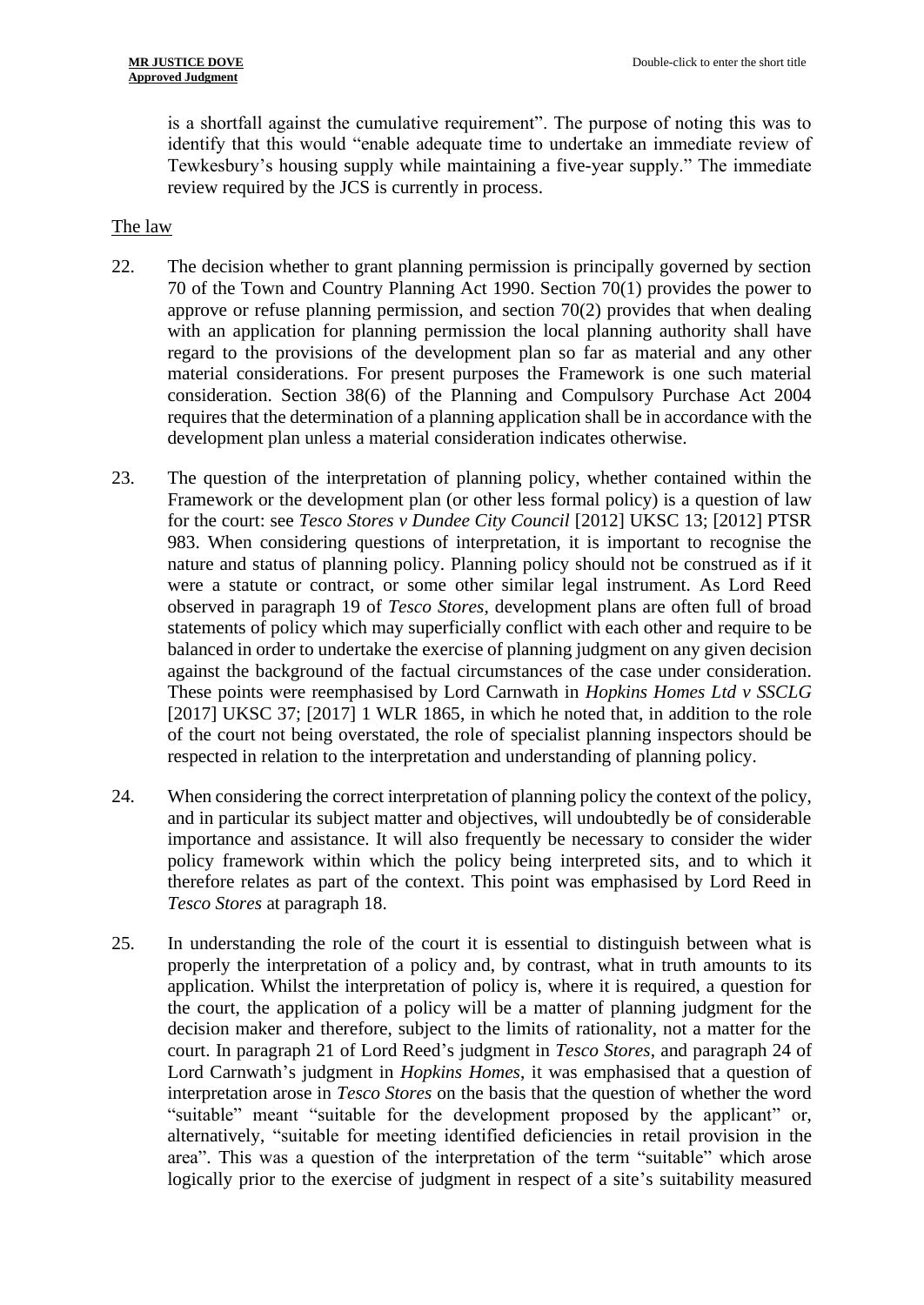against the correct understanding of the language of the policy. In short, the question of interpretation related to resolving an understanding of the language of policy prior to the application of planning judgment in relation to the particular facts of the case.

- 26. In addition to this understanding of the nature of the interpretation of planning policies, as set out above it needs to be borne in mind that policies will often include broad statements or broad terms which, as Lord Carnwath observed, "may not require, nor lend themselves to, the same level of legal analysis" as the word suitable in the *Tesco Stores* case. Further, whilst an important aspect of the interpretation of planning policy is that it is to be understood and applied by the public for whose benefit the policy is developed, it is also produced to be understood and applied by planning professionals, and as such will on occasion contain planning concepts or terms of art.
- 27. An example of this would be the use of the term "openness" in Green Belt policy, which is a policy concept introduced and developed by planning professionals and policy makers. As was noted by Lord Carnwath in paragraphs 22 and following of his judgment in *R* (Samuel Smith Old Brewery) v North Yorkshire County Council [2020] UKSC 3; [2020] PTSR 221, "openness" is an example of the kind of broad policy concept which was being referred to in *Tesco Stores* set out above. At paragraph 23 of his judgment in the *Samuel Smith* case Lord Carnwath expressed his surprise in relation to the legal controversy which was to be discerned in the authorities with respect to the relationship between openness and visual impact. At paragraph 39 of his judgment Lord Carnwath concluded, having reviewed the authorities, that "the matters relevant to openness in any particular case are a matter of planning judgment not law". Thus, it is necessary to observe that within planning policy there will be references to broad policy concepts which are themselves the signal for the need for the application of planning judgment rather than amounting to terms requiring interpretation by lawyers.
- 28. Returning to the question of the five year housing land supply, as set out above, on the facts of the present case there was no dispute as to the failure of the claimant to demonstrate a five year supply of housing: the issue in question was the extent of such a shortfall. The potential materiality of the extent of any shortfall in the five year housing land supply was the subject of examination by the Court of Appeal in *Hallam Land Management Ltd v SSCLG* [2018] EWCA Civ 1808; [2019] JPL 63. Lindblom LJ gave consideration to the policies in relation to housing need and housing land supply in the following terms:

"50. First, the relationship between housing need and housing supply in planning decision-making is ultimately a matter of planning judgment, exercised in the light of the material presented to the decision-maker, and in accordance with the policies in the NPPF paras 47 and 49 and the corresponding guidance in the Planning Practice Guidance ("the PPG"). The Government has chosen to express its policy in the way that it has – sometimes broadly, sometimes with more elaboration, sometimes with the aid of definition or footnotes, sometimes not (see *Oadby and Wigston BC v Secretary of State for Communities and Local Government* [2016] EWCA Civ 1040 at [33]; *Jelson Ltd* at [24] and [25]; and *St Modwen Developments Ltd v Secretary of State for Communities and Local Government* [2017] EWCA Civ 1643 at [36] and [37]; [2018] JPL 398). It is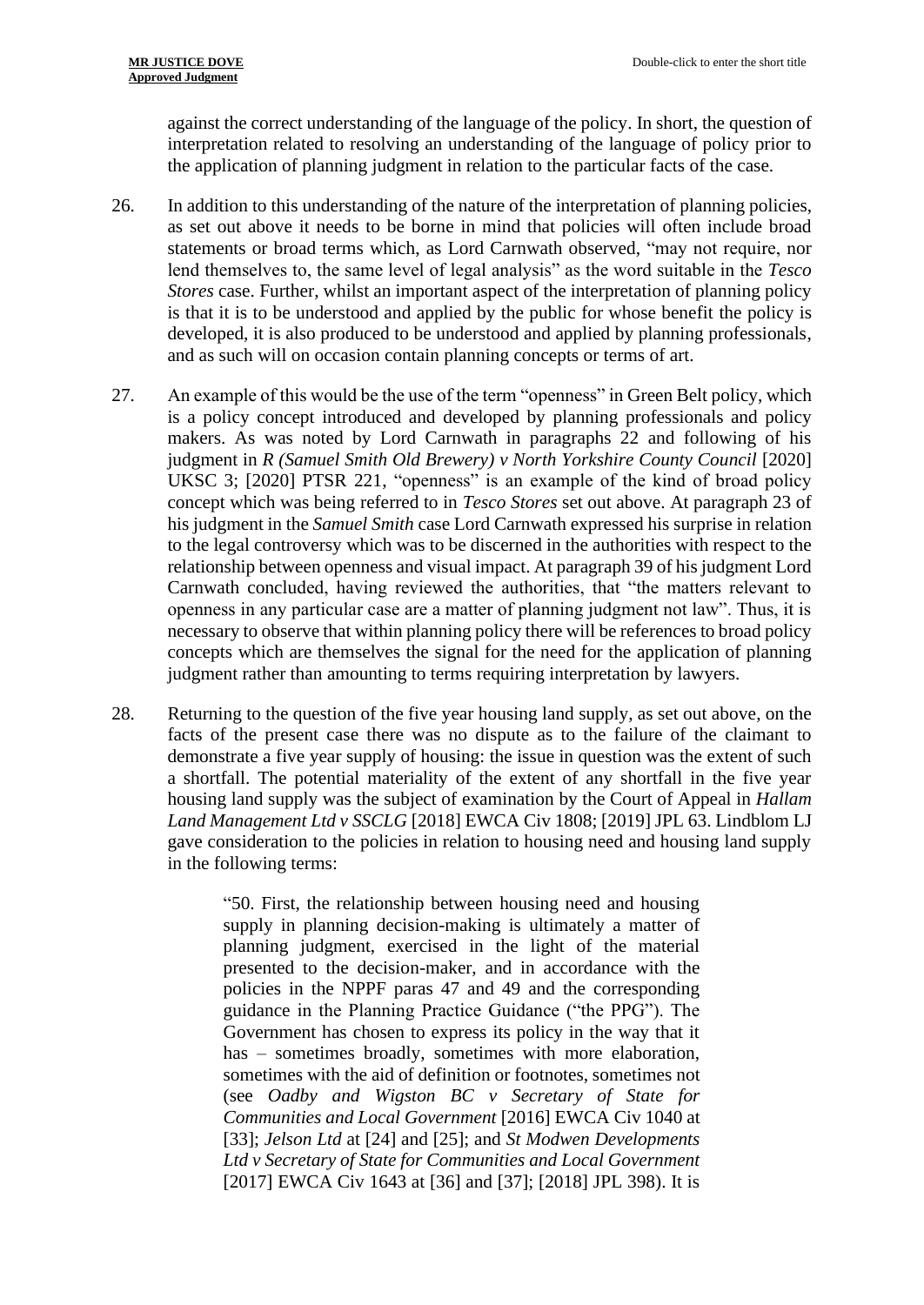not the role of the court to add or refine the policies of the NPPF, but only to interpret them when called upon to do so, to supervise their application within the constraints of lawfulness, and thus to ensure that unlawfully taken decisions do not survive challenge.

51. Secondly, the policies in the NPPF paras 14 and 49 do not specify the weight to be given to the benefit, in a particular proposal, of reducing or overcoming a shortfall against the requirement for a five-year supply of housing land. This is a matter for the decision-maker's planning judgment, and the court will not interfere with that planning judgment except on public law grounds. But the weight given to the benefits of new housing development in an area where a shortfall in housing land supply has arisen is likely to depend on factors such as the broad magnitude of the shortfall, how long it is likely to persist, what the local planning authority is doing to reduce it, and how much of it the development will meet.

52. Thirdly, the NPPF does not stipulate the degree of precision required in calculating the supply of housing land when an application or appeal is being determined. This too is left to the decision-maker. It will not be the same in every case. The parties will sometimes be able to agree whether or not there is a fiveyear supply, and if there is a shortfall, what that shortfall actually is. Often there will be disagreement, which the decision-maker will have to resolve with as much certainty as the decision requires. In some cases, the parties will not be able to agree whether there is a shortfall. And in others, it will be agreed that a shortfall exists, but its extent will be in dispute. Typically, however, the question for the decision-maker will not simply be whether or not a five-year supply of housing land has been demonstrated. If there is a shortfall, he will generally have to gauge, at least in broad terms, how large it is. No hard and fast rule apples. But it seems implicit in the policies in the NPPF paras 47, 49 and 14 that the decision-maker, doing the best he can with the material before him, must be able to judge what weight should be given to both to the benefits of housing development that will reduce a shortfall in the five-year supply and to any conflict with relevant "non-housing policies" in the development plan that impede the supply. Otherwise, he will not be able to perform the task referred to by Lord Carnwath in *Hopkins Homes Ltd*. It is for this reason that he will normally have to identify at least the broad magnitude of any shortfall in the supply of housing land."

29. Adding observations of his own in relation to these matters Davis LJ observed as follows:

> "81. Clearly a determination of whether or not there is a shortfall in the five-year housing supply in any particular case is a key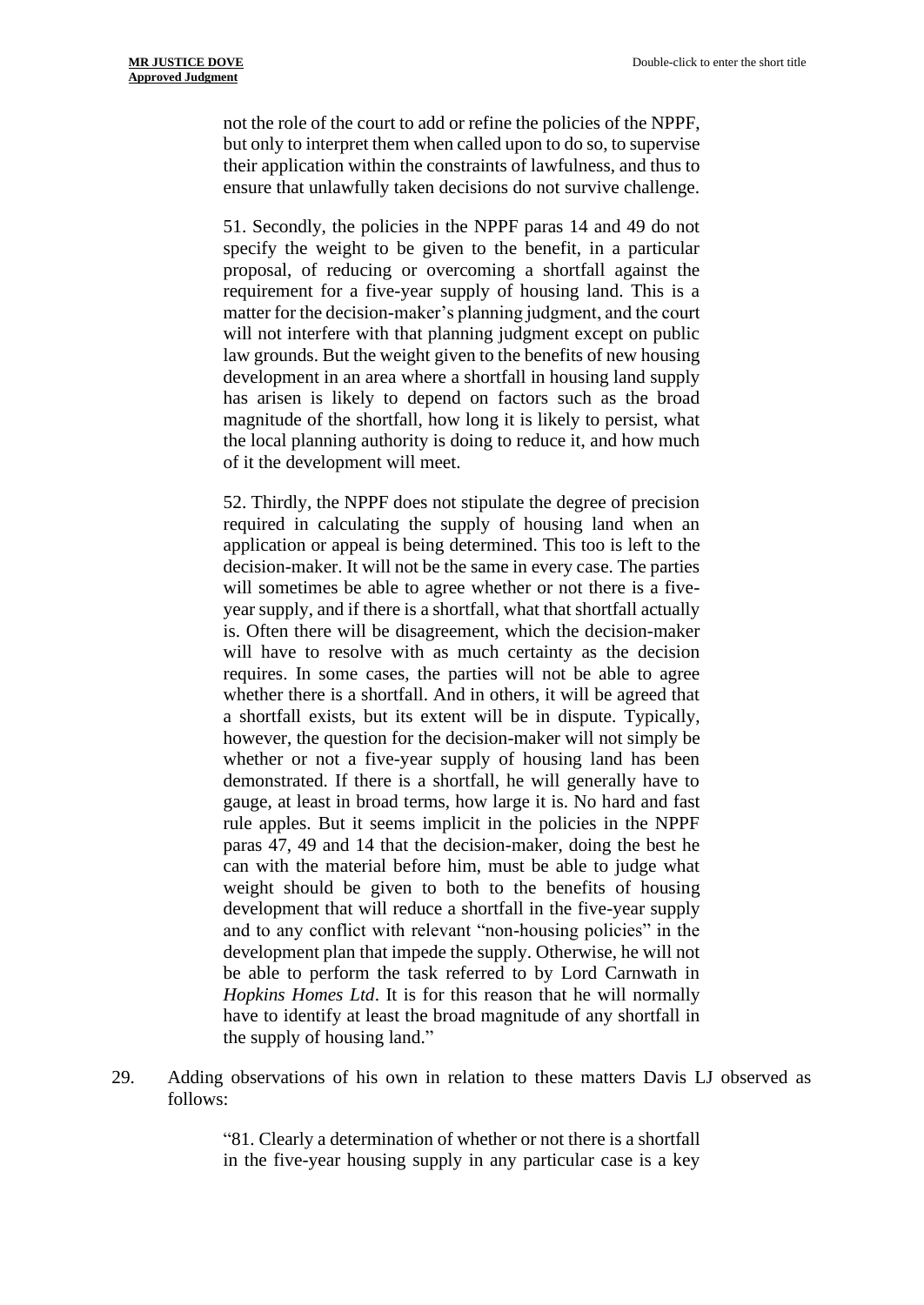issue. For if there is then the "tilted balance" for the purposes of the NPPF para.14 comes into play.

82. Here, it was common ground that there was such a shortfall. That being so, I have the greatest difficult in seeing how an overall planning judgment thereafter could properly be made without having at least some appreciation of the extent of the shortfall. That is not to say that the extent of the shortfall will itself be a key consideration. It may or not be: that itself a planning judgment, to be assessed in the light of the various policies and other relevant considerations. But it ordinarily will be a relevant and material consideration, requiring to be evaluated.

83. The reason is obvious and involves no excessive legalism at all. The extent (be it relatively large or relatively small) of any such shortfall will bear directly on the weight to be given to the benefits or disbenefits of the proposed development. That is borne out by the observations of Lindblom LJ in the Court of Appeal at [47] of *Hopkins Homes*. I agree also with the observations of Lang J at [27] and [28] of her judgment in the *Shropshire Council* case and in particular with her statements that "…Inspectors generally will be required to make judgments about housing need and supply". However these will not involve the kind of detailed analysis which would be appropriate at an "Development Plan inquiry" and that "the extent of any shortfall may well be relevant to the balancing exercise required under NPPF 14". I do not regard the decisions of Gilbart J, cited above, when properly analysed, as contrary to this approach.

84. Thus exact quantification of the shortfall, even if that were feasible at that stage, as though some local plan process was involved, is not necessarily called for: nor did Mr Hill QC so argue. An evaluation of some "broad magnitude" (in the phrase of Lindblom LJ in his judgment) may for this purpose be legitimate. But, as I see it, at least some assessment of the extent of the shortfall should ordinarily be made; for without it the overall weighing process will be undermined. And even if some exception may in some cases be admitted (as connoted by the use by Lang J in *Shropshire Council* of the word "generally") that will, by definition, connote some degree of exceptionality: and there is no exceptionality in the present case."

30. Thus, in addition to the question of whether or not the tilted balance in paragraph 11 of the Framework is engaged by virtue of the inability of the local planning authority to demonstrate a five year housing land supply, consideration should be given to the question of the extent of any shortfall, even in terms of a broad magnitude, so as to enable the decision-maker to understand the weight which can properly be given to that shortfall as a material consideration, albeit there may be exceptional cases where it is simply not possible for that to be done. None of the parties in the present case suggested that that exception was relevant.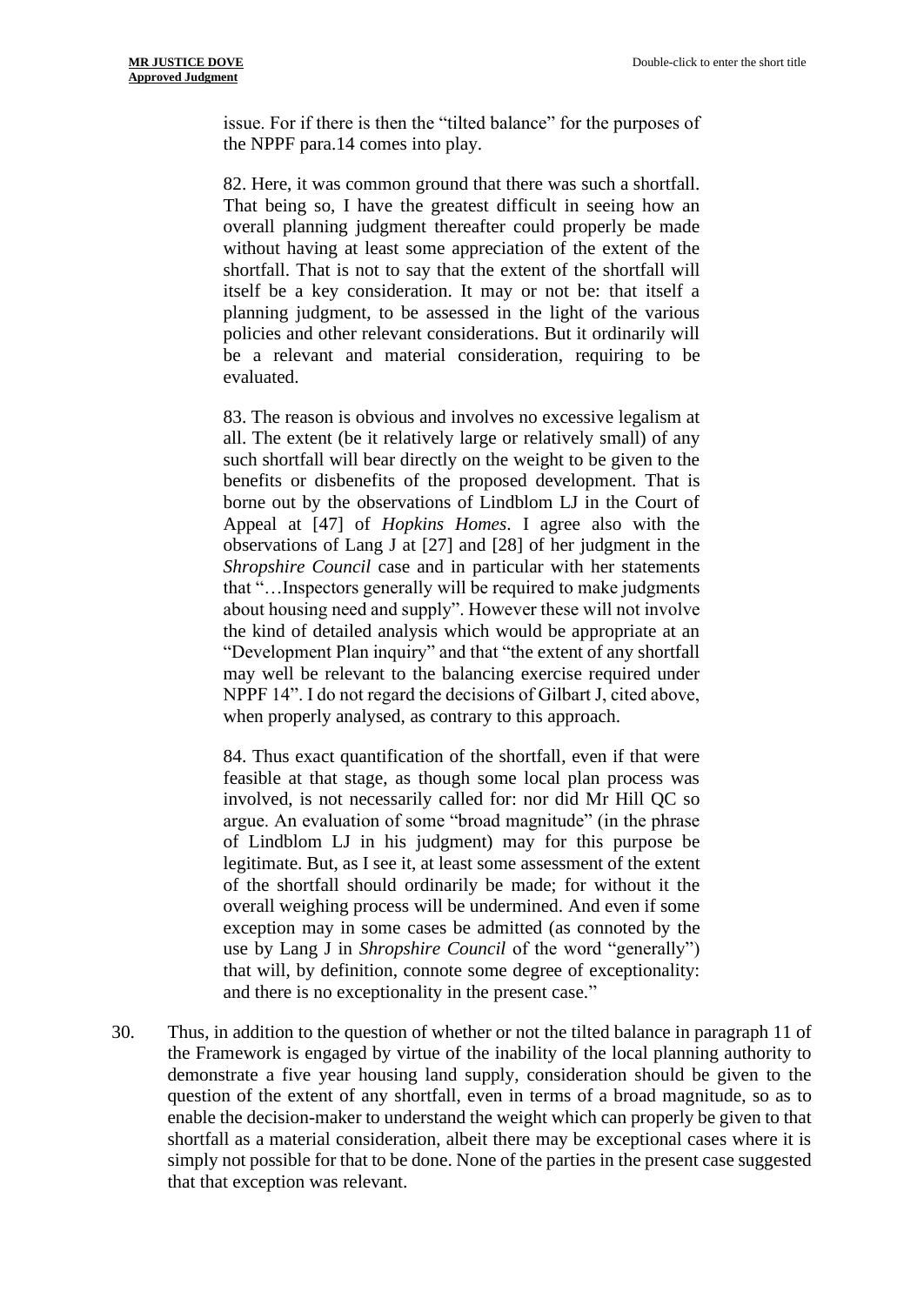31. Another form of material consideration which features in the submissions in the present case is the existence of an earlier relevant appeal decision. In that connection the correct approach was identified by Mann LJ in *North Wiltshire District Council v Secretary of State for the Environment* (1993) 65 P&CR 137 as follows:

> "In this case the asserted material consideration is a previous appeal decision. It was not disputed in argument that a previous appeal decision is capable of being a material consideration. The proposition is in my judgment indisputable. One important reason why previous decisions are capable of being material is that like cases should be decided in a like manner so that there is consistency in the appellate process. Consistency is selfevidently important to both developers and development control authorities. But it is also important for the purpose of securing public confidence in the operation of the development control system. I do not suggest and it would be wrong to do so, that like cases *must* be decided alike. An Inspector must always exercise his own judgment. He is therefore free upon consideration to disagree with the judgment of another but before doing so he ought to have regard to the importance of consistency and to give his reasons for departure from the previous decision

> To state that like cases should be decided alike presupposes that the earlier case is alike and is not distinguishable in some relevant respect. If it is distinguishable then it usually will lack materiality by reference to consistency although it may be material in some other way. Where it is indistinguishable then ordinarily it must be a material consideration. A practical test for the Inspector is to ask himself whether, if I decide this case in a particular way am I necessarily agreeing or disagreeing with some critical aspect of the decision in the previous case? The areas for possible agreement or disagreement cannot be defined but they would include interpretation of policies, aesthetic judgments and assessment of need. Where there is disagreement then the Inspector must weigh the previous decision and give his reasons for departure from it. These can on occasion be short, for example in the case of disagreement on aesthetics. On other occasions they may have to be elaborate."

32. Finally, the claimant makes submissions as to the adequacy of the Inspector's reasoning in the present case. The correct approach to judging whether reasons are legally adequate in respect of an Inspector's appeal decision are to be found in the well-known observations of Lord Brown at paragraphs 35 and 36 of his speech in *South Bucks District Council v Porter (2)* [2004] UKHL 33; [2004] 1 WLR 1953.

#### The Grounds

33. The claimant's ground 1 is that whilst the Framework does not explicitly address the question of how past housing over-supply should be taken into account, the correct interpretation of the Framework and in particular paragraph 73 is that over-supply is to be taken into account when carrying out the assessment of the available five year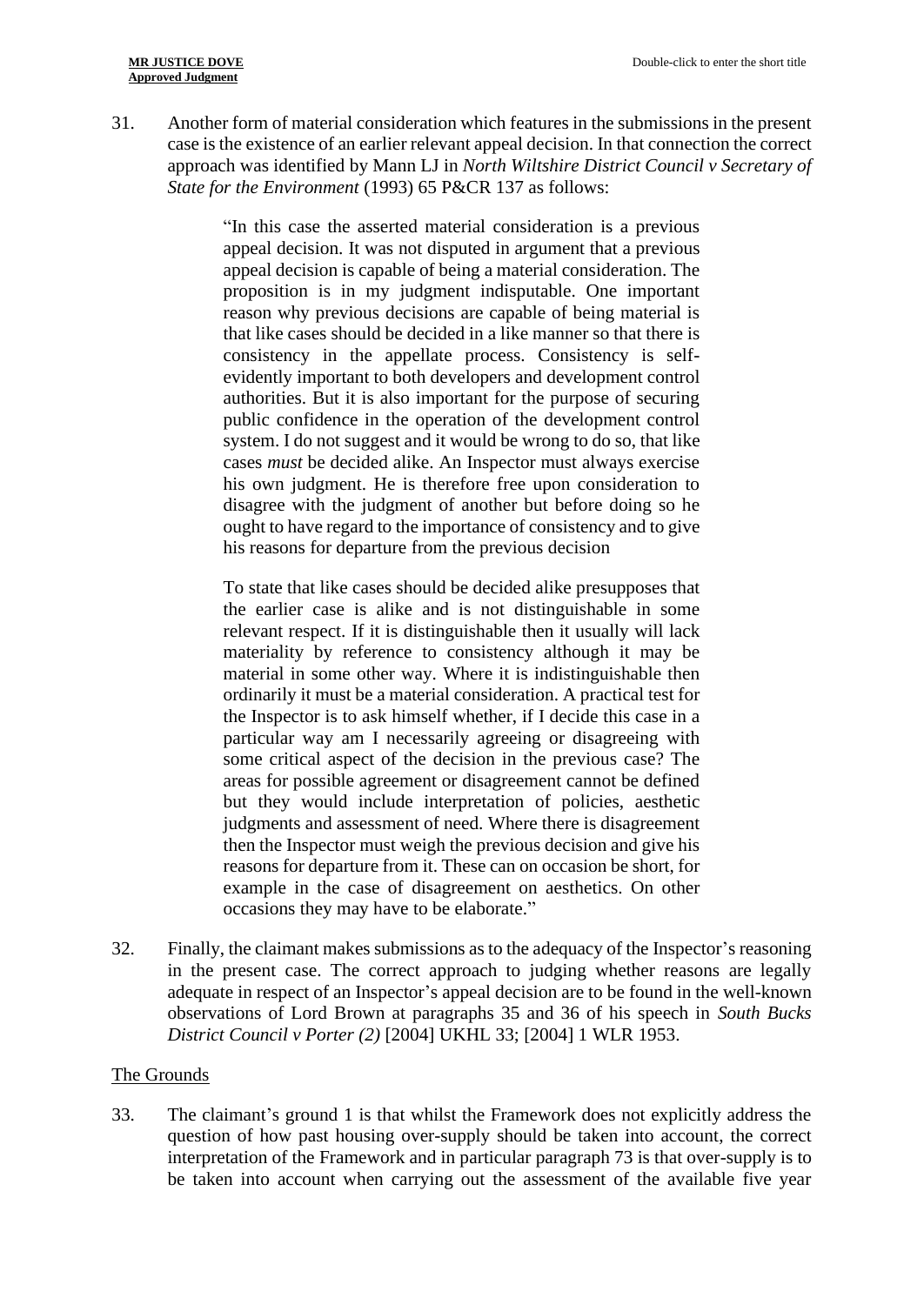housing land supply. The context in which this interpretation arises is as follows. Firstly, the planning objective of the policy is to maintain a supply and delivery of sufficient homes in order to meet the local planning authorities' areas' assessed needs'. The purpose of the requirement to demonstrate a five-year supply is to ensure delivery of the housing requirement across the whole of the plan period and it is the total housing need rather than annualised figures that are the housing requirement. If oversupply against the annualised housing requirement was not taken into account, then the fiveyear supply would not be being calculated against the housing requirement but instead against an arbitrary figure which would change from year to year. This approach to interpretation is supported by the PPG in which in paragraph 032 a specific point is made in relation to taking account of additional supply in offsetting any shortfalls against requirements from previous years. Thus, in context, the reference to "the housing requirement" in paragraph 73 of the Framework is a reference to the total requirement over the plan period, and it follows that as the plan period progresses account needs to be taken of progress towards meeting the requirement, which includes acknowledgement of where the annual requirement has been exceeded. The claimant points out that this is not simply a semantic point, as failure to account for oversupply has the potential to apply the tilted balance in circumstances for which it was not designed. The purpose of the tilted balance is to foster the grant of planning permission for housing in order to assist in alleviating shortfalls in housing land supply, not in circumstances where there has been a history of oversupply against the plan's requirement.

- 34. The claimant goes on to observe that, therefore, the Inspector misinterpreted the policy of the Framework in concluding that the oversupply in the present case should be left out of account. Indeed, the claimant submits that it is clear from the Inspector's reasoning that she proceeded on an inaccurate basis, namely that the Framework prohibited her from taking account of identified past oversupply. Her observation in paragraph 59 that the Framework made no allowance for subtracting additional supply from the annual requirement illustrated this, along with her observations in paragraphs 61 and 63 of the decision letter where she indicated that housing already delivered could not fall within the definition of deliverable housing supply, and that past oversupply was not a tool to be used by the claimant to discount a housing requirement set out in the JCS. This reasoning was predicated upon the false assumption that the Framework precluded taking account of oversupply of housing in earlier years.
- 35. The defendant's response to these contentions is that in truth the Framework and the PPG are silent on the topic of whether or not any oversupply of housing in previous years should be taken into account when calculating the current five-year housing land requirement. Thus, there is no policy on this issue to be interpreted, as neither the Framework nor the PPG seek to address it. It is not the task of the court to create policy by filling gaps where policy might have been introduced but the policy-maker did not do so. It is open to a policy-maker to produce a policy which does not have universal coverage, but which leaves gaps to be addressed by the exercise of planning judgment in individual cases. In any event, the defendant points out that there are a variety of different policy options which would be available were the previous oversupply to be taken into account in the calculation. The defendant rejects the claimant's contention that the Inspector considered that she was prohibited from taking past oversupply into account. The defendant submits that properly understood the Inspector was simply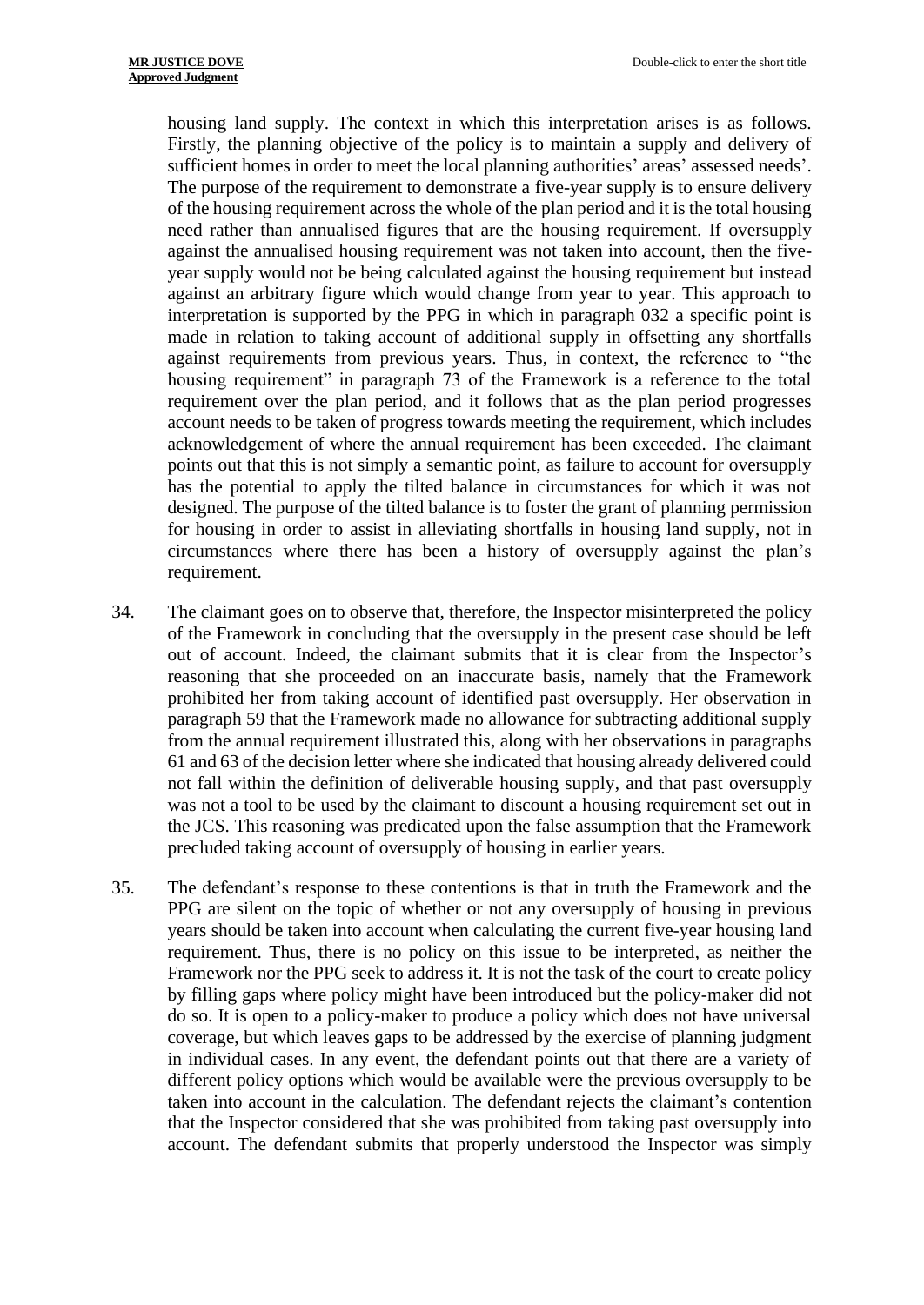rejecting each of the reasons given by the claimant for taking account of the oversupply, providing her justification for why the interested parties' approach was to be preferred.

- 36. The claimant's ground 2 is, in effect, an alternative to ground 1. The claimant submits that if the court is satisfied that the Framework is silent in relation to the treatment of past over-supply, and the Inspector did not regard herself as prohibited from taking it into account, then it was *Wednesbury* unreasonable for her to have taken no account of it in assessing the housing land supply calculation. The claimant contends that the past oversupply of housing was such an obvious consideration, in particular where it amounted to in excess of 1,000 homes, that the Inspector was bound to take it into account. Furthermore, her reference in paragraph 90 of the decision to the poor housing landing supply position indicating that the spatial strategy was not effective was a conclusion that was simply not open to her on the basis that the development plan policies had already delivered 1,000 homes in excess of the requirement to that point in the plan period.
- 37. In response to these submissions the defendant contends that since this ground proceeds on the basis that national policy was silent as to how to treat an element of oversupply in previous years it was open to the Inspector to exercise her own planning judgment as to how to do so. There were a wide range of alternatives available to her in respect of how to address past oversupply, including not taking it into account at all. In the absence of any policy it could not properly be said to be irrational for the Inspector in the circumstances of the particular case to determine that no credit should be given for it in calculating the five-year housing land supply.
- 38. The claimant's ground 3 is the contention that it was irrational for the Inspector to take account in reaching her conclusions that houses already delivered could not meet the definition of deliverable housing contained within the Framework. This was quite irrelevant to the issue that the Inspector was addressing namely whether oversupply could be taken into account in calculating the five-year housing land supply. Secondly it was irrational of the Inspector at paragraph 62 of the decision letter to rely upon the observation that the housing requirement of 9,899 dwellings contained in the JCS for the plan period was not a maximum. Whilst that observation was correct it was nothing to the point in relation to whether or not past oversupply should not be taken into account in calculating the five-year housing land supply. Thus, under ground 3 it is contended that two irrelevant considerations were taken into account rendering the Inspector's conclusions irrational.
- 39. In response to this contention the defendant submits that, once the decision is read as a whole, it is clear that in relation to the point relating to deliverable housing the Inspector was merely looking at the other side of the equation and confirming for completeness that housing already delivered could not be added to the supply and be part of a supply of deliverable housing for the purposes of the five year housing land supply calculation. Secondly, in relation to her reference to the JCS housing requirement not being a maximum number the defendant submits that the Inspector's observations were accurate and rational. She was simply pointing out that the housing requirement was not a maximum as part of her justification for her conclusion that it would be unreasonable for the claimant to refuse planning permissions as a result of past oversupply.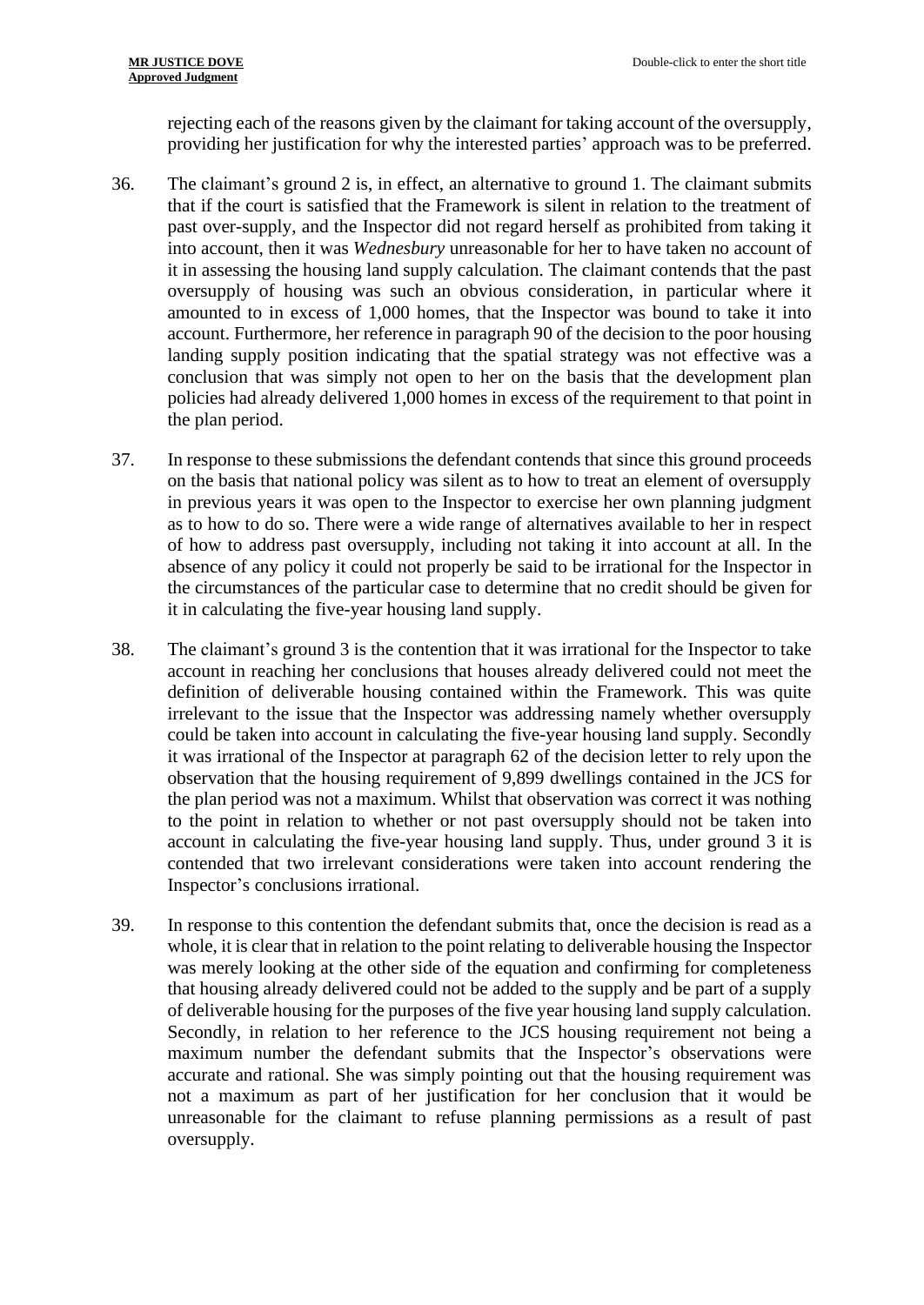- 40. The claimant's ground 4 is a criticism of the Inspector's reasoning. Firstly, the claimant criticises the adequacy of the Inspector's reasons in rejecting all of the points which were made by the claimant in favour of taking the past oversupply of housing into account. The Inspector's reasons do not deal with all the points raised. Further, the Inspector failed to deal at all with the decision of the previous Inspector in relation to the interested parties' earlier appeal and its bearing upon the current appeal in circumstances where it was an agreed position in that earlier appeal that oversupply should be taken into account in calculating the five year housing land supply.
- 41. Replying to these submissions the defendant contends that the Inspector's reasons were clear and adequate in relation to her rejection of the taking into account of the oversupply of housing in previous years. In respect of the earlier appeal decision the claimant had not suggested that that decision had a relevant bearing upon the question of the five-year housing land supply calculation. In addition the interested parties draws attention to the fact that the point now relied upon by the claimant simply did not arise in the earlier appeal decision. The point which the Inspector in that case had to resolve was a debate in relation to the Liverpool or Sedgefield method of calculation the five year housing land supply, not the question of whether oversupply should be taken into account in the way contended for by the claimant. There were in reality no reasons provided by the earlier Inspector with which this Inspector needed to become engaged.

## Conclusions

- 42. In relation to ground 1, I am unable to accept the primary submission made by the claimant that the provisions of the Framework require any oversupply prior to the period for which a five-year housing land supply is being calculated to be taken into account. Firstly, the text of the Framework does not include any such suggestion. The claimant's argument depends upon this conclusion being a necessary inference from the way in which the Framework has been drafted. It is not an inference which, in my judgment, can properly be drawn. Whilst it is clear that the intention of the Framework is that planning authorities should meet the housing requirements set out in adopted strategic policies, that does not necessarily mean that any oversupply in earlier years as in the present case will automatically be counted within the five-year supply calculation. The text of the Framework is silent, or alternatively does not deal, with what account if any should be taken of oversupply achieved in earlier years when calculating the five-year supply.
- 43. In the absence of any specific provision within the Framework there is no text falling for interpretation, and it is not the task of the court to seek to fill in gaps in the policy of the Framework. It is far from uncommon for there to be gaps in the coverage of relevant planning policies: they will seldom be able to be designed to cover every conceivable situation which may arise for consideration. Again, that is perhaps unsurprising given the breadth of the potential scenarios which may arise in the context of a planning application on any particular topic, especially where it is a high level policy with a broad scope like the Framework which is being considered. When it arises that there is no policy covering the situation under consideration then it calls for the exercise of planning judgment by the decision-maker to make the necessary assessment of the issue to determine the weight to be placed within the planning balance in respect of it. In the absence of policy within the Framework on the question of whether or not to take account of oversupply of housing prior to the five year period being assessed in the calculation of the five-year housing land supply the question of whether or not to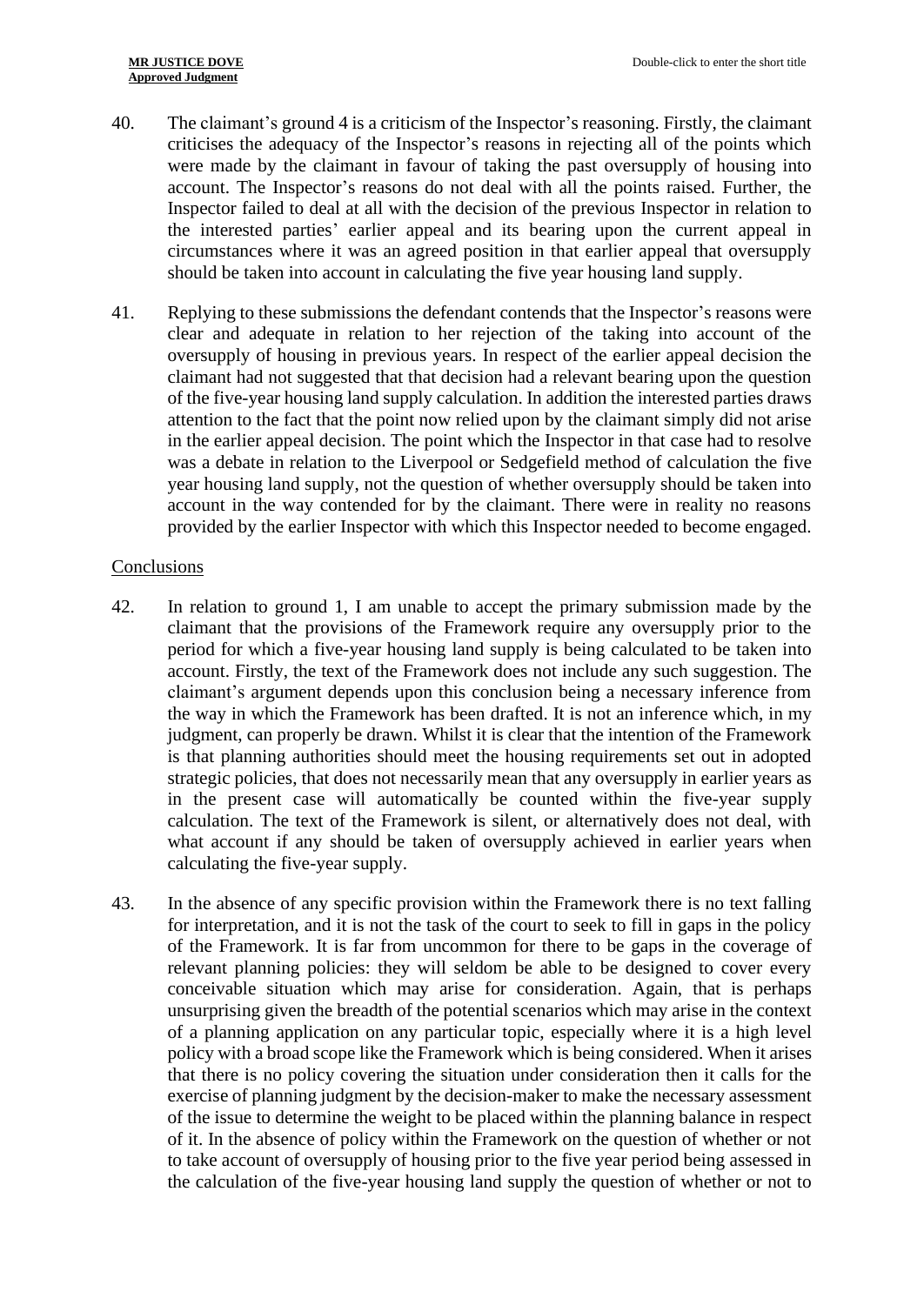do so will be a matter of planning judgment for the decision-maker bearing in mind the particular circumstances of the case being considered.

- 44. I do not consider that the claimant's argument is assisted by the guidance contained within the PPG. Whilst the claimant contends that the observations within paragraphs 31 and 32 of the PPG should be mirrored in relation to over-supply as a whole, I see no warrant for drawing that inference. It is clear that the PPG has sought to address a particular circumstance, namely where there has been some shortfall as well as some oversupply in previous years. However, the PPG does not engage with the particular situation with which this case is concerned, and there is no reason to suppose that the defendant has done other than leave the particular question arising in this case to the exercise of planning judgment on a case-by-case basis. Had it been thought appropriate to offer specific guidance the defendant would have done so. The defendant did not and therefore the matter is left as a question of judgment for the situations in which the issue arises.
- 45. Further submissions were offered by the claimant in relation to the purpose of the policy in relation to the five year housing land supply requirement and the consequences of it not being demonstrated, in order to support their contentions that it can be inferred to be the policy of the Framework that an oversupply of housing in earlier years should be taken into account. I am not dissuaded from the conclusion I have reached by those arguments. In particular, they are predicated on the assumption that it is appropriate for the court to introduce, by way of inference, text into the policy of the Framework which does not exist. As set out above that is in my judgment a clearly inappropriate course. Secondly, the points raised by the claimant in relation to the objective of the policy being to meet the strategic housing requirement across the plan period and the tilted balance being introduced by the five year housing land supply to address circumstances where planning permissions are required to improve the prospects of meeting that requirement are contentions which would undoubtedly form part of the planning judgment to be made in each particular case as to whether or not earlier oversupply should be taken into account, and, if so, how.
- 46. My conclusions in relation to the claimant's primary argument on ground 1 are reinforced by the practical considerations referred to by the defendant in the course of argument. These practical considerations provide some illuminating context as to why it may be that the defendant has left the issue which arises in this case to the exercise of planning judgment in individual applications. The defendant pointed out that whilst the assumption of the claimant's argument is that there is a binary or arithmetical choice between either taking past oversupply into account or not, the reality is that in practical terms there are several broad policy approaches which might be taken to the question of how to account for past oversupply in calculating the five year supply. It might be taken into account on a one-for-one basis as essentially sought by the claimant; the oversupply might be credited but applied over the remaining plan period which would be likely to be less than one-for-one in terms of the credit allowed in calculating the five-year housing land supply; the policy choice might be that past oversupply cannot be credited at all; the question of whether credit is made in the next five years or carried across the remaining plan period could be a matter left for the planning judgment of the decision-maker; finally the issue could be one left in its entirety to the planning judgment of the decision-maker in each case. Thus, the issue is perhaps not as simple as the claimant's primary submission would suggest, and in addition to the concerns set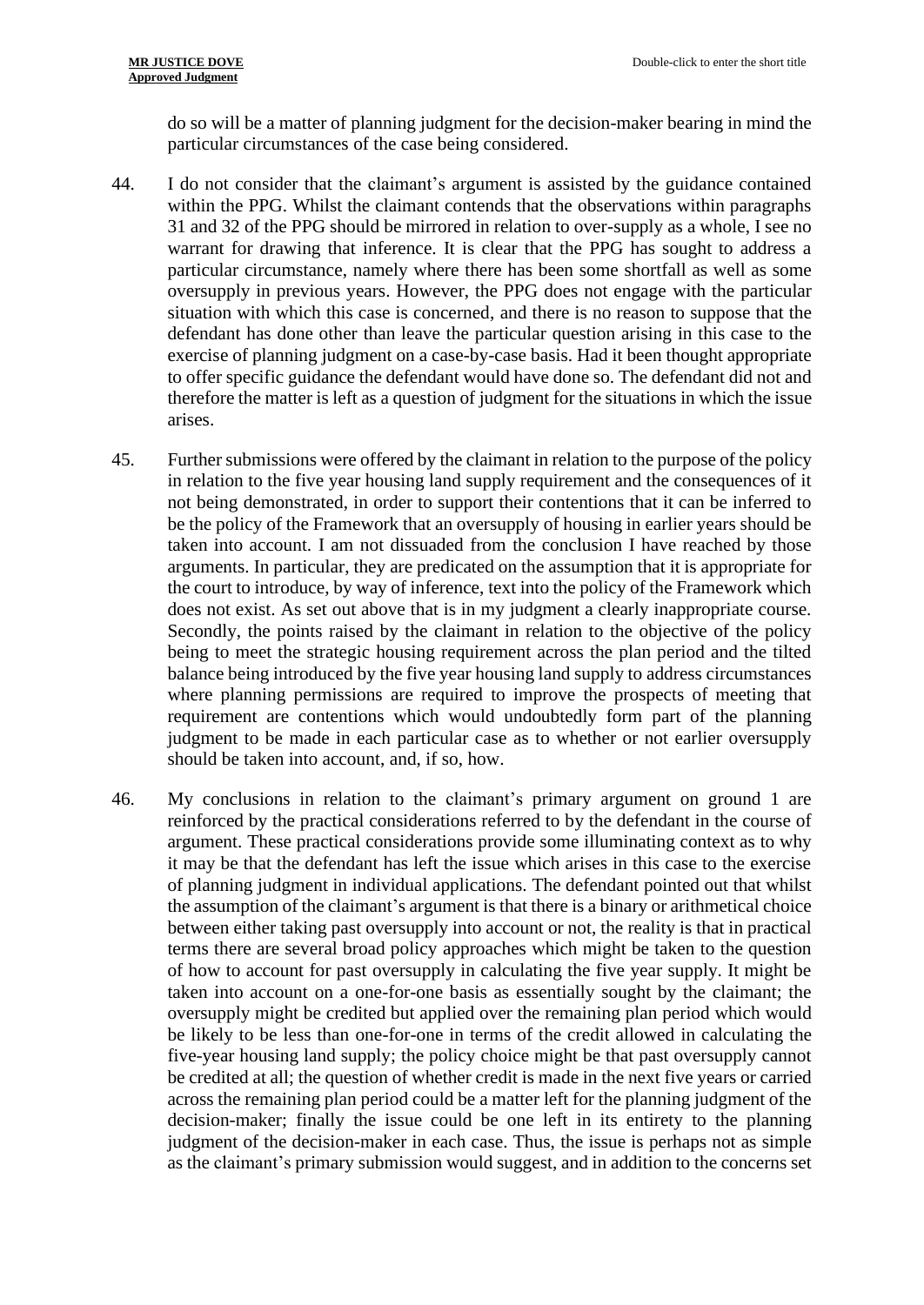out above the defendant's submission reinforces the concern of the court as to the propriety of second guessing these policy choices.

- 47. It follows that for all of these reasons the claimant's primary submission under ground 1, that the Framework required the oversupply from earlier years to be taken into account in the five-year housing land supply calculation, cannot succeed. The claimant contends that this primary submission proceeds on the basis that it is not the claimant's case as to the interpretation of the Framework that paragraph 73 of the Framework prescribes how an oversupply should be taken into account, but rather that whether to take it into account at all cannot be simply a matter of planning judgment but is required by the Framework. Again, similar points arise in relation to the absence from the Framework of any policy text which would justify such an approach. The Framework does not say, nor does the PPG, that oversupply must be taken into account in all circumstances. For the reasons already given it is not for the court to supplement or add to the existing text of the policy. The question of whether or not to take into account past oversupply in the circumstances of the present case is, like the question of how it is to be taken into account, a question of planning judgment which is not addressed by the Framework or the PPG and for which therefore there is no policy. No doubt in at least most cases the question of oversupply will need to be considered in assessing housing needs and requirements. The fact this may be the case does not require the court to provide policy in relation to this issue which the policy maker has chosen not to include.
- 48. The claimant's second submission in relation to ground 1 is the contention that the Inspector proceeded on an incorrect basis namely that the Framework prohibited her from taking account of the identified past oversupply. In particular the claimant relies upon paragraph 59 of the decision letter in which the Inspector noted that the policy in the Framework "makes no allowance for subtracting additional supply from the annual requirement", going on to allude to the absence of a symmetrical approach to that in paragraph 32 of the PPG in respect of earlier oversupply. Additionally, in paragraph 61 of the decision letter the Inspector observed that previous housing completions could not bring themselves within the definition of deliverable housing. At paragraph 63 of the decision letter the Inspector observed that "additional supply is not a tool that can be used to discount the council's housing requirement set out in its adopted strategic policies". Thus, the claimant contends that the Inspector misinterpreted the Framework as preventing her from taking any account of oversupply in addressing the five-year housing supply calculation.
- 49. In my judgment there are, first and foremost, two important pieces of context in relation to the claimant's argument. The first, which is trite, is that the Inspector's decision letter must be read fairly and as a whole, in the spirit that its purpose is to convey an administrative decision on a planning appeal rather than it being some form of legal instrument. Secondly, the purpose of the decision letter must be borne in mind, namely, to address the issues raised in the appeal by the parties. Bearing these factors in mind it is clear to me, firstly, that the Inspector's observations in relation to additional supply must be read in the context of the overall section of her decision entitled Housing Land Supply. The section in relation to additional supply must be read together with that pertaining to future supply in order to understand the Inspector's overall conclusions on housing land supply and the planning judgments which she reached. Secondly, the issues which the Inspector was addressing were those which were identified by the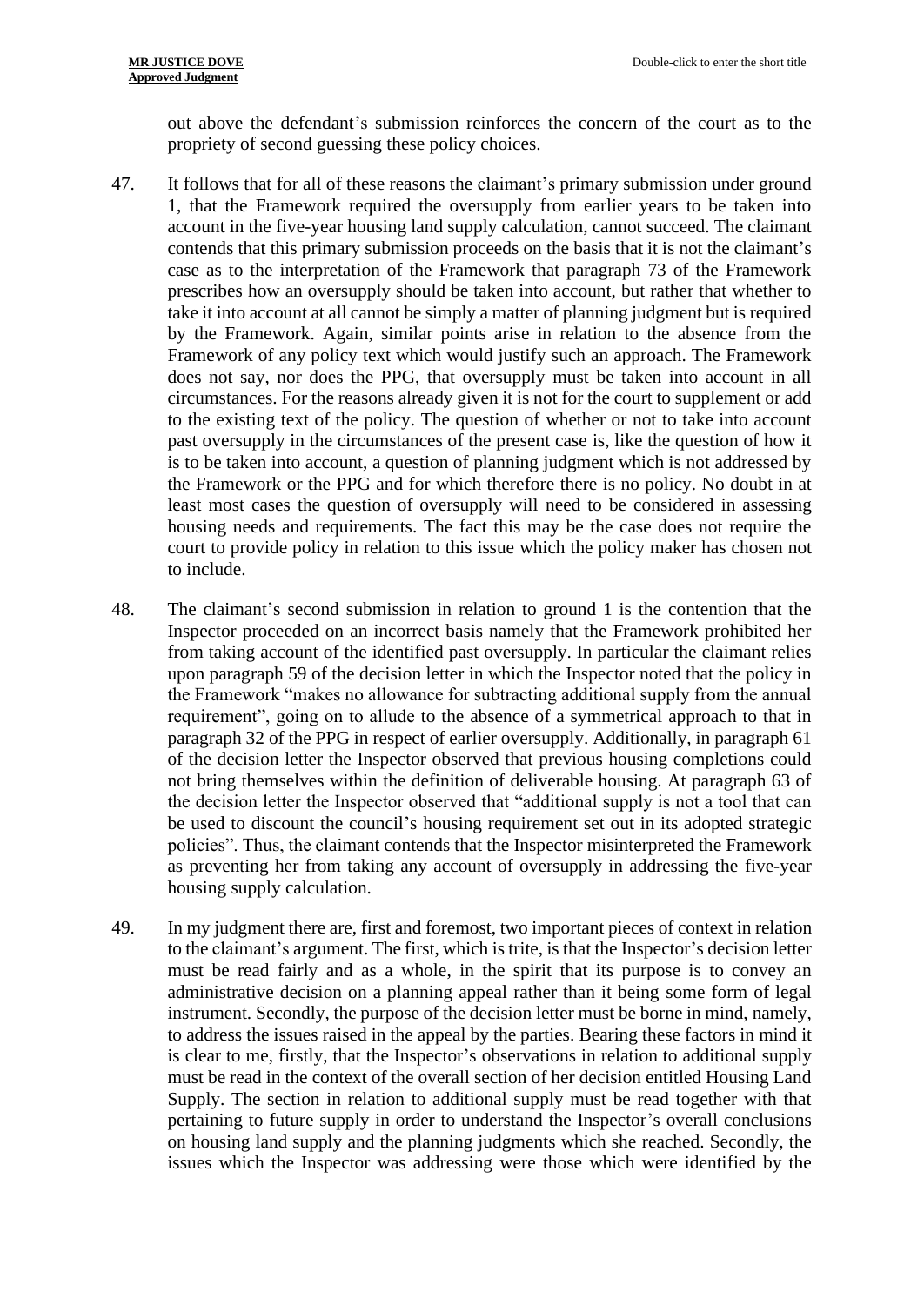claimant and the interested parties. For instance, in neither the SOCG nor the claimant's closing submissions which have been set out above was the Inspector being asked to rule definitively on an interpretation of paragraph 73 of the Framework. Rather, the contention made by the claimant was that in the particular circumstances of the case the earlier oversupply should be taken into account and could be taken into account, consistently with the policies of the Framework and the guidance in the PPG.

- 50. In that context the observations of the Inspector in paragraph 59 that there is no requirement in the PPG to take account of earlier oversupply reflects the need to exercise planning judgment and were consistent with the approach that in the absence of specific policy in the Framework it was necessary for the Inspector to exercise her own planning judgment in relation to the question of whether to take oversupply into account. Her observation in paragraph 61 about delivered housing not falling within the definition of deliverable housing simply reflected the reality of what could properly be taken account of as forward supply. The conclusion in paragraph 63 is one which is clearly cast with the particular circumstances of the case in mind, and has to be put in the context of the additional conclusions. These included the Inspector's conclusions at paragraphs 68 to 72 of the decision letter in relation to the shape of the future trajectory for housing supply in the claimant's administrative area, which she concluded was deeply concerning, particularly in relation to a lack of supply beyond year 3 in the calculation. This led to her conclusions in paragraph 73 of the decision letter on housing land supply, incorporating the observation reflecting the concern about lack of supply beyond year 3, and that "the past trend of additional supply is not projected to continue". Thus, read in context and as a whole, the Inspector's conclusions on housing land supply are in my view an expression of the application of planning judgment to the particular circumstances of the claimant's five year housing land supply calculation, and do not proceed on the basis that the Inspector was reading the Framework as prohibiting her from taking into account earlier additional supply. Indeed, her overall conclusion in paragraph 73 addresses the position even had she taken it into account. I am therefore unpersuaded that there is any merit in the alternative way in which the claimant presents ground 1.
- 51. Ground 2 is the contention that even if the claimant is wrong in relation to ground 1, the oversupply was so obviously material that it was irrational for the Inspector not to have taken it into account. It was so obvious in the light of the fact that there had been an oversupply of over 1,000 homes that it should be taken into account her failure to do so was plainly wrong, as was her observation that the spatial strategy was not effective (see paragraph 90 of the decision letter).
- 52. I am unable to accept this submission. Firstly, it is very clear from the section of the decision dealing with housing land supply issues that the Inspector was acutely aware of the earlier oversupply as a material consideration for her to address in her decision. She concluded, correctly, that how that was to be dealt with was a matter for the exercise of her planning judgment. The conclusion which she reached in relation to how the earlier oversupply was to be taken into account, if at all, was articulated in paragraph 73 of the decision letter which drew attention not only to her observations in relation to the claimant's arguments which she made in paragraphs 58 to 63, but also her concerns in relation to the viability of the supply beyond year 3 of the five year housing land supply calculation. The shape of the housing trajectory was also reflected in the weight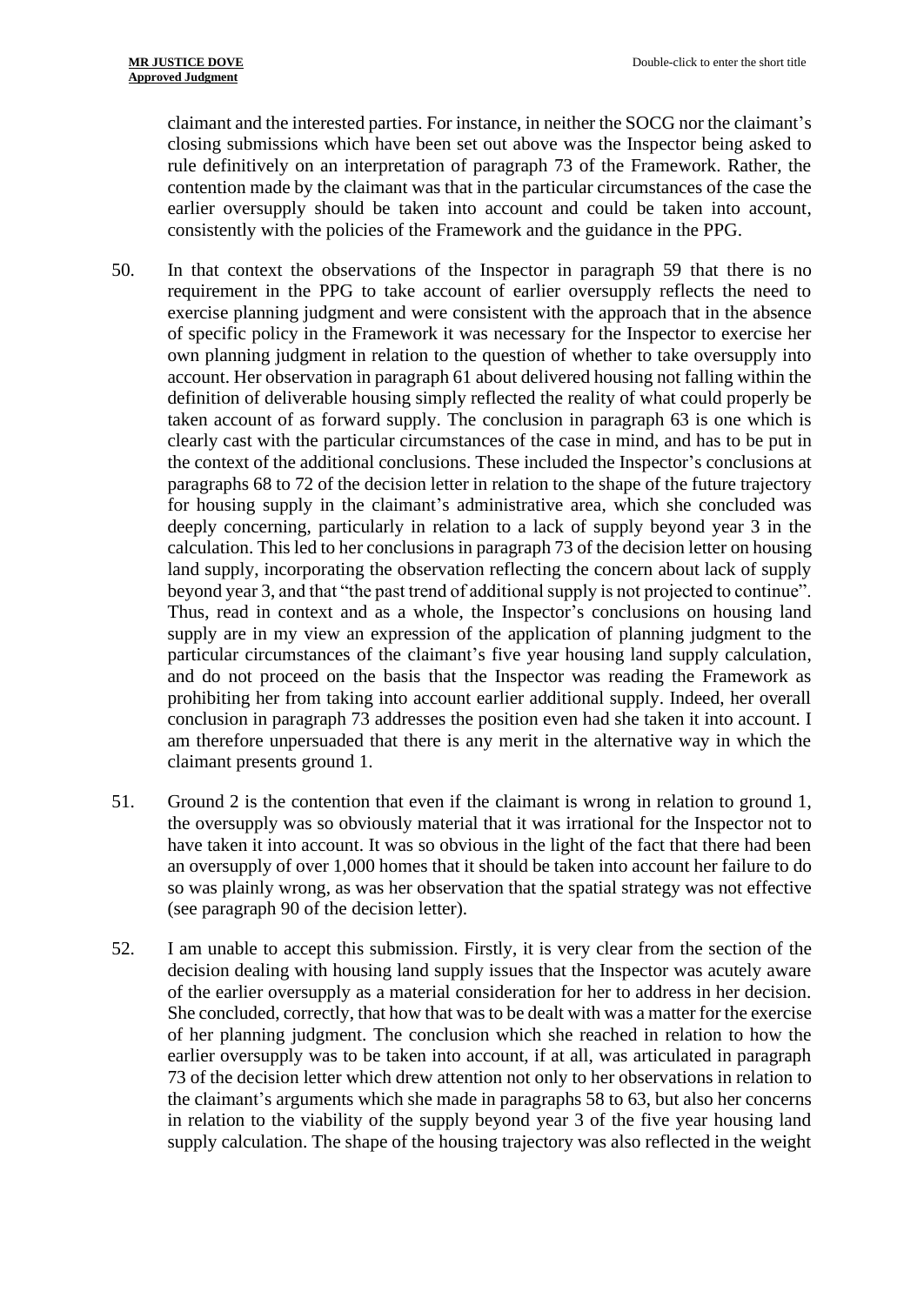which she gave to this issue in the planning balance and I am unable to find any basis to characterise her approach as being irrational.

- 53. Turning to ground 3 the focus of the claimant's case is on two paragraphs within the decision letter: firstly, paragraph 61 in which, as set out above, the Inspector observes that delivered housing cannot meet the definition of deliverable housing, and the second is paragraph 62 in which the Inspector observed that the housing requirement in policy SP1 of the JCS was not a maximum figure. The claimant contends that both of these observations were matters which it was irrational for the Inspector to have taken into account. It is submitted that these are both relied upon by the Inspector as reasons for not taking oversupply into account and it was irrational to rely upon them.
- 54. I am unpersuaded that there is any substance in these contentions. Reading the decision letter as a whole, the observation at paragraph 61 of the decision letter was, as the defendant observes, simply observing the other side of the equation, or the other side of the coin, in relation to a five year housing land supply by looking at housing delivery. It was a piece of context rather than the Inspector relying upon this observation as a freestanding reason not to take account of previous additional supply. Similarly, the final sentence of paragraph 62 of the decision letter is merely expressing an additional reason for concluding that the council's argument about the loss of additional housing leading to local planning authorities holding back or restricting housing permissions for sites to be unfounded. Again, this observation was not a freestanding reason not to take account of previous oversupply. There is, therefore, in my view no substance in the complaints raised under ground 3 in relation to these matters.
- 55. Turning, finally, to ground 4 the claimant contends that the Inspector's reasons were inadequate in two principal respects. Firstly, she failed to provide adequate reasons to explain why she had failed to take into account past oversupply and fully engage with the reasons that the claimant had identified for taking past oversupply into account. Secondly, she failed to deal with the previous Inspector's decision on the same site in the relatively recent past, within which it was agreed that past oversupply should be taken into account (the issue being how it was to be taken into account).
- 56. In assessing these submissions it is necessary to bear in mind, firstly, that, as set out above, the Inspector's conclusions on the issue raised in this case are not solely to be found in paragraphs 58 to 63 where she deals with the particular arguments raised by the claimant on oversupply in the circumstances of the present case, but also in the other paragraphs addressing housing land supply concerns and in particular paragraph 73. Those reasons reflect that a part of the exercise of her planning judgment was her concern about the shape of the future trajectory of housing land supply during the fiveyear period. Secondly, it needs to be borne in mind, consistently with the approach from *South Bucks*, that the Inspector is not obliged to deal with every point raised by the claimant by providing reasons to support her conclusions on the main matters in issue.
- 57. Having reviewed the relevant material, and in particular the SOCG and the claimant's closing submissions, I am satisfied that the principal issues which were raised were addressed in the decision and, further, that the Inspector's reasons for reaching the conclusions which she did are clear anrd fully explained. It was not necessary for the Inspector to address every single point raised by the claimant in support of its contention that the oversupply in earlier years should be credited. She provided clear reasons for rejecting the claimant's approach and articulated the basis for her concerns in relation